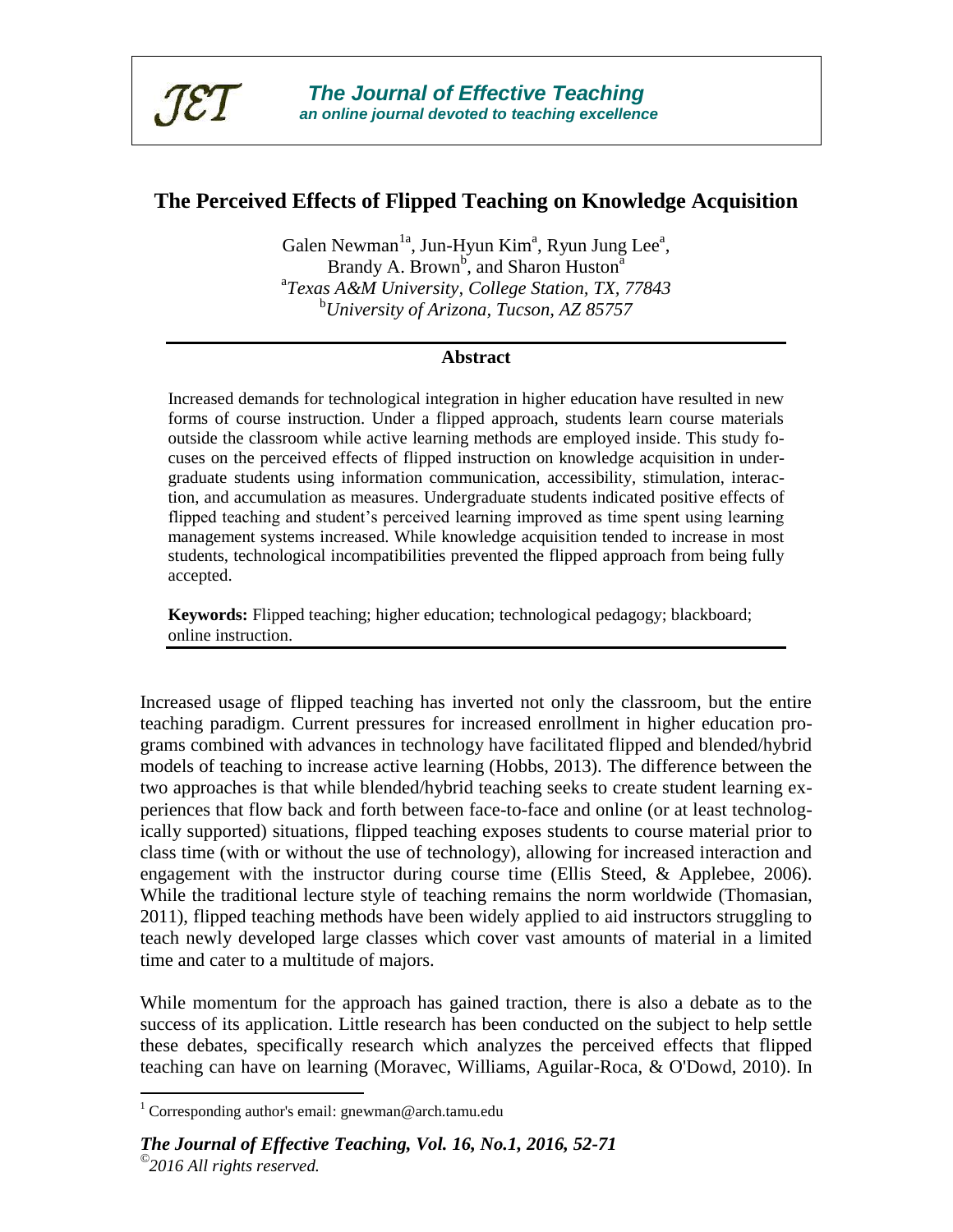this study, a course covering the History of Landscape Architecture was utilized to assess the perceived effects of flipped teaching on knowledge acquisition. It is assumed that if a student perceives that they are learning more and are benefiting from a certain type of course format, they are likely to have higher levels of engagement and perceive greater value from the course, and that this may lead to better performance and increased rates of persistence and completion. Six of the fifteen week course operationalized flipped instructional delivery. Results from a survey of 183 students in the course were then utilized to analyze the overall perceived effectiveness using five measures – information communication, information accessibility, information stimulation, information interaction, and information accumulation.

# **Background and Literature Review**

## *Defining flipped teaching*

The term, 'flipped teaching' (or 'inverted teaching)' came from the idea of inverting the conventional way instructors impart information (Lasry, Dugdale, & Charles, 2014). The general concept of the model is to move the basic knowledge out of the classroom and then use class time for activities that deepen that knowledge (Love, Hodge, Grandgenett, & Swift, 2014). This model has been used for over two decades in the humanities and has recently become popular in other disciplines, largely due to its promotion in the book *Effective Grading* (Walvoord & Anderson, 2011). Since its inception, the flipped learning model has been used by higher education instructors to reduce the need to communicate easily digestible information and allow both students and faculty to do more active learning, often with the assistance of technology (Hamdan, McKnight, McKnight, & Arfstrom, 2013).

Most research on flipped instruction seeks primarily to define the flipped method rather than explore its effects or perceived effects in the classroom. Lage, Platt, and Treglia (2000) defined it simply as a series of events that have traditionally taken place inside the classroom which now take place outside the classroom, and vice versa. Hamdan et al. (2013) extended this definition by defining it as a way of teaching a group of students with readily available material that can be accessed by students whenever and wherever they want; but concluded that inverted instruction intensifies in-class teaching only when it remains student-centered and based on the needs and abilities of those interacting with the course materials. Bishop and Verleger (2013) identified flipped teaching as an educational technique consisting of two parts: interactive group learning activities inside the classroom, and direct computer-based individual instruction outside the classroom. This study operationalizes this definition as flipped materials in the course utilized for the study were covered by computer based instruction outside of the classroom utilizing interactive learning modules, cinematic screening, YouTube videos, and access to reading materials, while in class instruction sought to deepen knowledge through module feedback, pre-submitted questions and interactive discussions on materials/questions covered.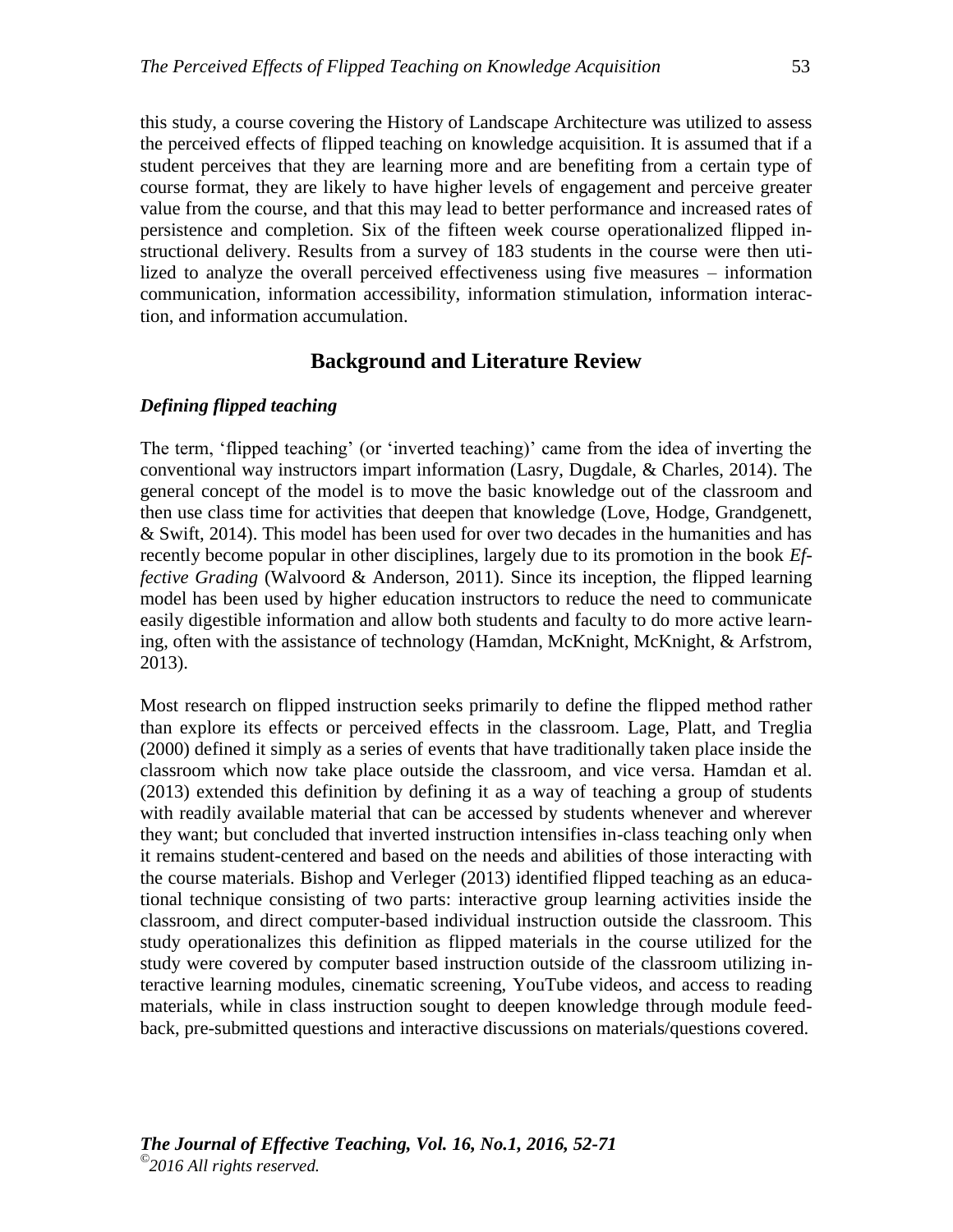## *The basis for flipped teaching*

As far back as 1981, video based lectures in higher education were suggested to help or, in some cases even out-perform in-person lectures (Cohen, Ebeling & Kulik, 1981), yet their adoption in higher education has been sluggish until recently. The implementation of interactive media into lecture based videos has also been shown to help amplify this condition, especially in online platforms (McNeil & Nelson, 1991; Zhang, Zhou, Briggs, & Nunamaker, 2006; Passey, 2011). Nearly 10 years later, researchers such as Eric Mazur (1991) began emphasizing the integration of computers and other technologies into the teaching process. Mazur claimed that, eventually, computers could be tough to help teach and would become an integral and dynamic tool for improving the quality of education.

As Mazur (1991) predicted, the computer has become mandatory in both academia and business. It was not until recently that flipped learning was popularized due primarily to the development of various typologies of online learning and new interactive technological advancements. Khan's (2012) speech at TED Talks amplified this popularity, describing how video could serve as a rapid, widespread means of disseminating information. The speech helped initialize efforts for flipped teaching, suggesting that online material should be efficiently and successfully utilized in mainstream course delivery. In combination with the shift in public opinion, adoption of the model has also been propelled by large scale technological advances, the availability of free or cheaper software, and mounting pressures from increasing tuition costs and free, online course offerings (e.g. massive open online courses, or MOOCs); the combination of these events opened discussions on and catalyzed change in the physical classroom (Bishop & Verleger, 2013).

The flipped model is being adopted rapidly into higher education due, in part, to changes in societal perceptions, the needs and pressures in academic institutions, growths in educational technology options, and a growing emphasis on student engagement. Widespread adoption of the flipped instructional model has been limited for several reasons, including the limited research undertaken to assess the perceptions on student learning that can result from the flipped classroom environment (Love et al., 2014). Miller (2012) indicated that flipped teaching is not a perfect solution to education, but does offer benefits to increasing student engagement. Tucker (2012) expanded this point and posited that more specified strategies were needed to increase student attentiveness and motivation. To achieve this, new interactive tools and multimedia should be incorporated into this novel style of teaching (Sheehy & Bucknall, 2008).

If executed correctly, flipped teaching has shown to be a fairly effective method to organize and disseminate online material to aid in instructional delivery in higher education. The flipped method can help increase the efficacy of in-class learning by affording students the ability to obtain information outside of class. By alleviating the need to force a set of materials into a singular time frame, flipped teaching provides instructors the ability to spend more time with students needing increased assistance while allowing wellperforming students more free time (Tucker, 2012). Because flipped courses use mostly online material, in theory, this method can help increase the instructors teaching efficient-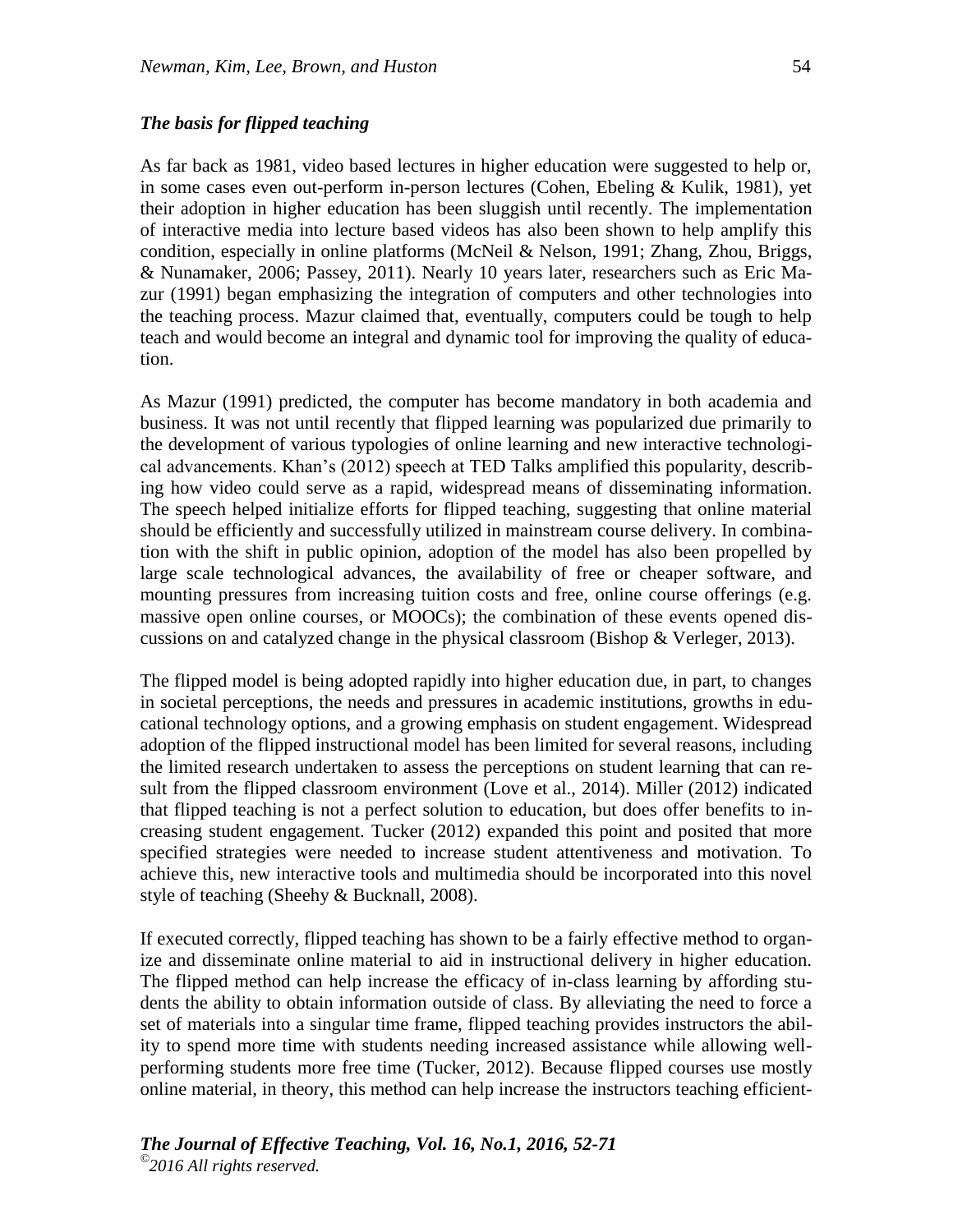ly leading to higher research and service opportunities. While opportunities to listen to and engage with students increase (Stone, 2012), instructors are also allowed to focus more on their area of expertise (Lasry et al., 2014).

In regards to meeting learning outcomes, the rationale for the flipped model has been supported through the long-standing theoretical basis for (1) effectiveness of active learning (Bransford, Brown, & Cocking, 2000; Grant, 2014), (2) positive effects of improved student-teacher interaction (Toto & Nyugen, 2009), (3) positive effects of real-time feedback (Moravec et al., 2010) and (4) increased student engagement through self-paced learning and more meaningful coursework (Goodwin & Miller, 2013). Much of this research is only indirectly linked and has been conducted mostly in K-12 classrooms, but has shown to have strong correlations with positive learning effects (Goodwin & Miller, 2013). A few isolated articles have reported significant learning gains using this model (Brame, 2014), but there is a general lack of specific evidence on student perceptions of the effects of the flipped approach (Bishop & Verleger, 2013; Herreid & Schiller, 2013).

## *Perceptions of flipped learning*

The growing number of instructors and researchers have presented only a small body of work investigating the effectiveness of flipped teaching. Studies in higher education examining perception seem to be relatively consistent in their conclusions that overall opinions on the approach tends to be positive with relatively small ratios of students strongly disliking the method (Bishop & Verleger, 2013). Students tend to watch most assigned lecture videos and came to class better prepared than those asked to complete typical preclass textbook reading assignments (deGrazia, Falconer, Nicodemus, & Medlin, 2012). Other studies reinforce this notion, suggesting that many higher education students do not typically complete assigned readings (Sappington, Kinsey & Munsayac, 2002). Requiring pre-class quizzes or some form of formative questioning on the materials covered was also shown as a common method for increasing learning in most flipped approaches.

Student perceptions of flipped learning can sometimes be a bit conflicting. Students, just like anyone else, can sometimes be resistant to change, regardless of improved outcomes which can result in lower perceptions for newer teaching models (Martin, 2012). One study found, while there was a preference for in-person lectures over video lectures, there was also a contradicting preference for the class interaction afforded by flipping the course (Toto & Nyugen, 2009). This paradox has been found to be somewhat alleviated if shorter or more organized, less-lengthy videos are utilized as out of class materials (Zappe, Leicht, Messner, Litzinger, & Lee, 2009). The use of video lectures coupled with worksheets or some form of formative/summative technique was also shown by Moravec et al., (2010) to increase overall performance in the class by up to 21%. This technique has also been shown to increase scores on individual homework assignments, projects and tests (Day & Foley, 2006).

Despite these benefits, flipped teaching can also present some drawbacks. The first, and primary, issue is the ability to access course information. Technical glitches may deter students from concentrating on learning materials and/or working on assignments (Saban,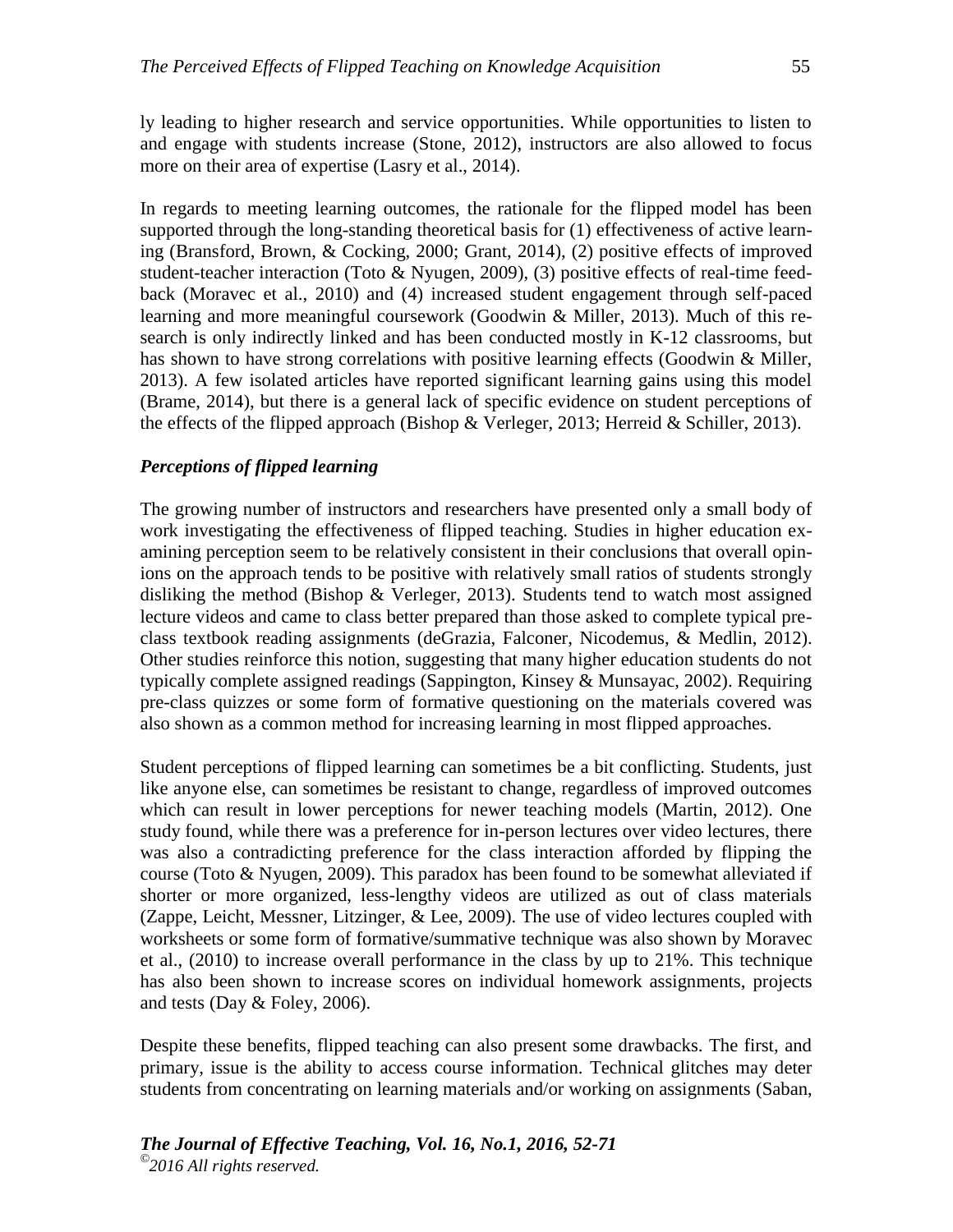2013). Also, equity can be a concern. Underserved persons without internet access may have limited or no capability to access materials away from campus (Driscoll, 2012). Thirdly, stimulation of students outside of class using online materials can be difficult. Although online materials have been shown to increase enthusiasm in some cases (because they are different than some traditional drab lecture techniques), students can have difficulty being self-motivated from studying alone at home without the professor present and can become easily dissatisfied (Tune, Sturek, & Basile, 2013). The utility of different types of online materials can help students feel more dynamic when undertaking their assignments but this requires that professors and students become familiar with new software (Mayer, 2003). Some case study results support the idea that flipped materials assist students in controlling their own pace when studying (McLaughlin et al., 2014) but overall results tend to vary depending on class size (Stone, 2012).

Much research on flipped teaching has shown that an approach incorporating a multitude of instructional delivery types allows the flipped model to cater to several learning styles while increasing interaction (Fredericks et al., 2013). Google sites such as survey tools have also been used to create interactive lectures with relative ease in regards to both instructors use-ability and student operationalization (Saban, 2013). Lasry et al.'s (2014) approach, known as "Just in Time Teaching (Flip-JiTT)", shows great promise as a flipped framework and includes assigned textbook readings coupled with computer simulations and online video tutorials as a means of reinforcing lecture material through repetition. Bergmann and Sams (2008) made video casts, or vodcasts, of their lectures and saw a letter grade improvement in many of their high school students. Further, when comparing scores with state exams the average scores of students being taught with the flipped method in high school were nearly identical, meaning that the flipped approach produces at least comparable test scores as the traditional method. Other courses have used features such as web-based modules containing lecture materials, videos, and formative questioning as a means of increasing interactivity through flipped instructional delivery.

#### *Flipped teaching and knowledge acquisition*

The goal of any course (flipped or non-flipped) is to improve teaching and learning environments while delivering the instructors' knowledge efficiently to students. This can be accomplished through a variety of student-centered, active learning strategies. The basic premise behind instructional inversion is that students formulate or acquire knowledge through participation with course material while learning self-motivational skills through the opportunity of self-paced learning and information review (Hamdan et al., 2013). Although the effectiveness of the flipped method has been debated, studies using flipped classrooms have shown significant increases in performance based on summative assessment compared to standard lecture-based courses (Bishop & Verleger, 2013; Herreid & Schiller, 2013). These results have typically been based only on comparisons between scores in summative assessment techniques such as quizzes or exams, making it difficult to determine what specifically causes increases in performance (Tune et al., 2013)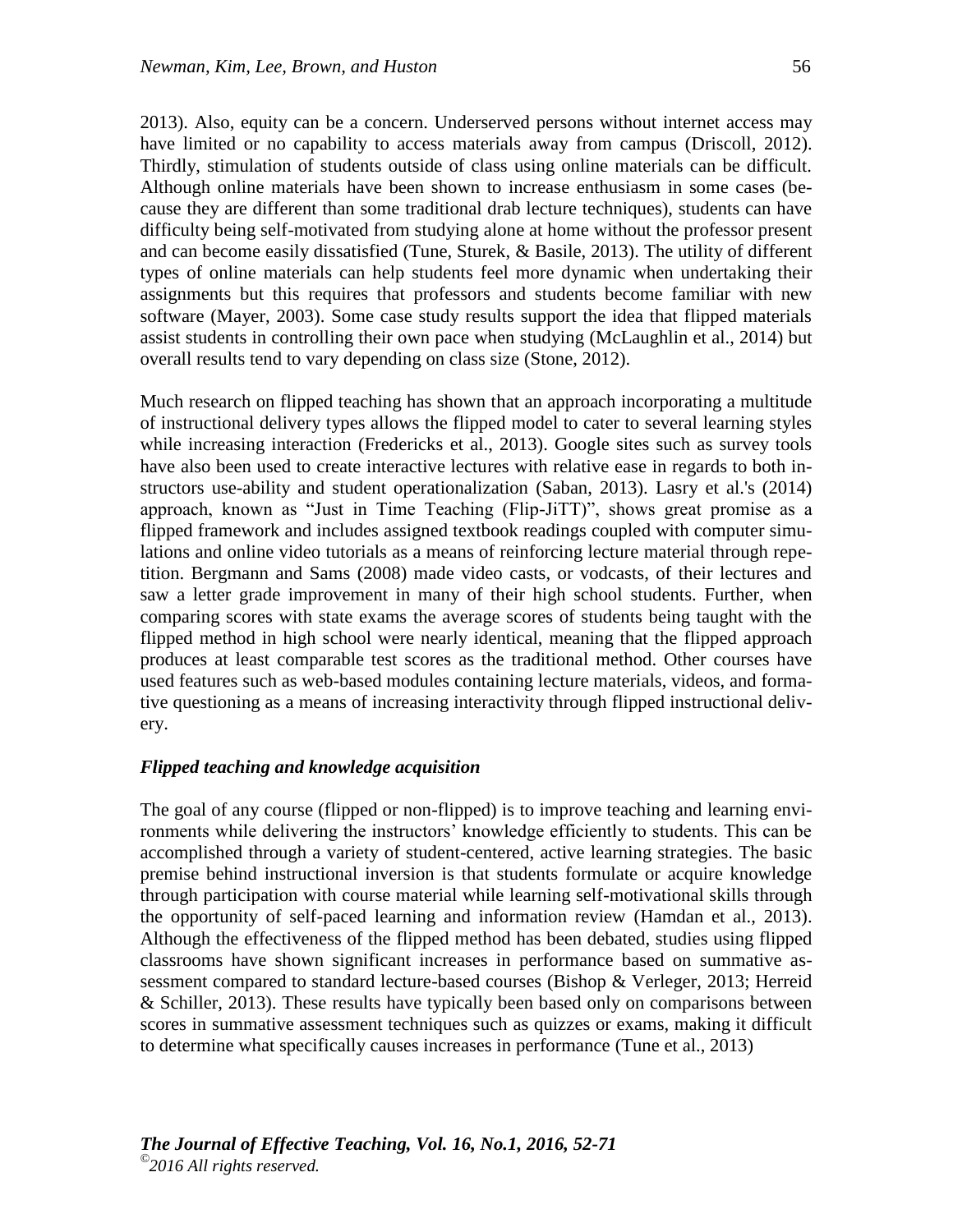Even in research studies showing no significant grade differences between traditionallecture-based and flipped courses, students still perceived they had acquired more knowledge through the inverted class style of teaching (Findlay-Thompson & Mombourquette, 2014). In flipped courses, students learn lecture materials outside the class and are able to relearn difficult materials in-class, which makes the knowledge delivery process perceptively more complex. Simultaneously, students are influenced by various factors that contribute to better understanding of the curriculum. For instance, the increased interaction with instructors may lead students to a better comprehension of class materials or the increased convenience of access to course materials may increase student motivation. For these reasons, the positive effects of flipped teaching cannot be determined by only examining summative assessment scores. Research must also begin to evaluate the specific effects of flipped instruction on the acquisition of knowledge in order to glean more thorough understanding of its influence. Perhaps the first step in addressing this issue, is to better understand the perceived effects of flipped teaching by students.

# **Methodology**

### *Research objectives*

This study focuses on assessing the perceived effects of flipped instruction on knowledge acquisition. The objective is to determine if the flipped model can be used as a successful approach for pedagogical delivery in undergraduate teaching based on student perception and performance. Marzano, Pickering, & McTighe (1993) identify information communication, information accessibility, information stimulation, information interaction, and information accumulation as important facets to knowledge acquisition, a key dimension of their five dimensions of learning. On this basis, our study utilizes these facets as measures to assess the perceived effects of flipped teaching on knowledge acquisition (see Figure 1).

Information communication examines inter-student and student-professor contact and exchange of ideas. The out of class features of flipped teaching are highly debated due to the various material used for classes and students' two-sided attitudes on out-class lectures. The quality and ability to access the out of class materials (mostly online materials) is assessed according to the information's accessibility*.* If the information is highly accessible, the information interaction (as well as the in-class communication) should also increase. As communication, accessibility, and interaction increase, information stimulation is assumed to intensify. Since flipped teaching focuses on the interaction between students and the professor in the classroom in an effort to lead to better perceived information communication, utilizing the flipped model should lead to higher perceived information accumulation, or increases in knowledge, by students. It is assumed that if each variable is positively impacted, then overall perceived effects on knowledge acquisition, or long term procurement of information, will increase.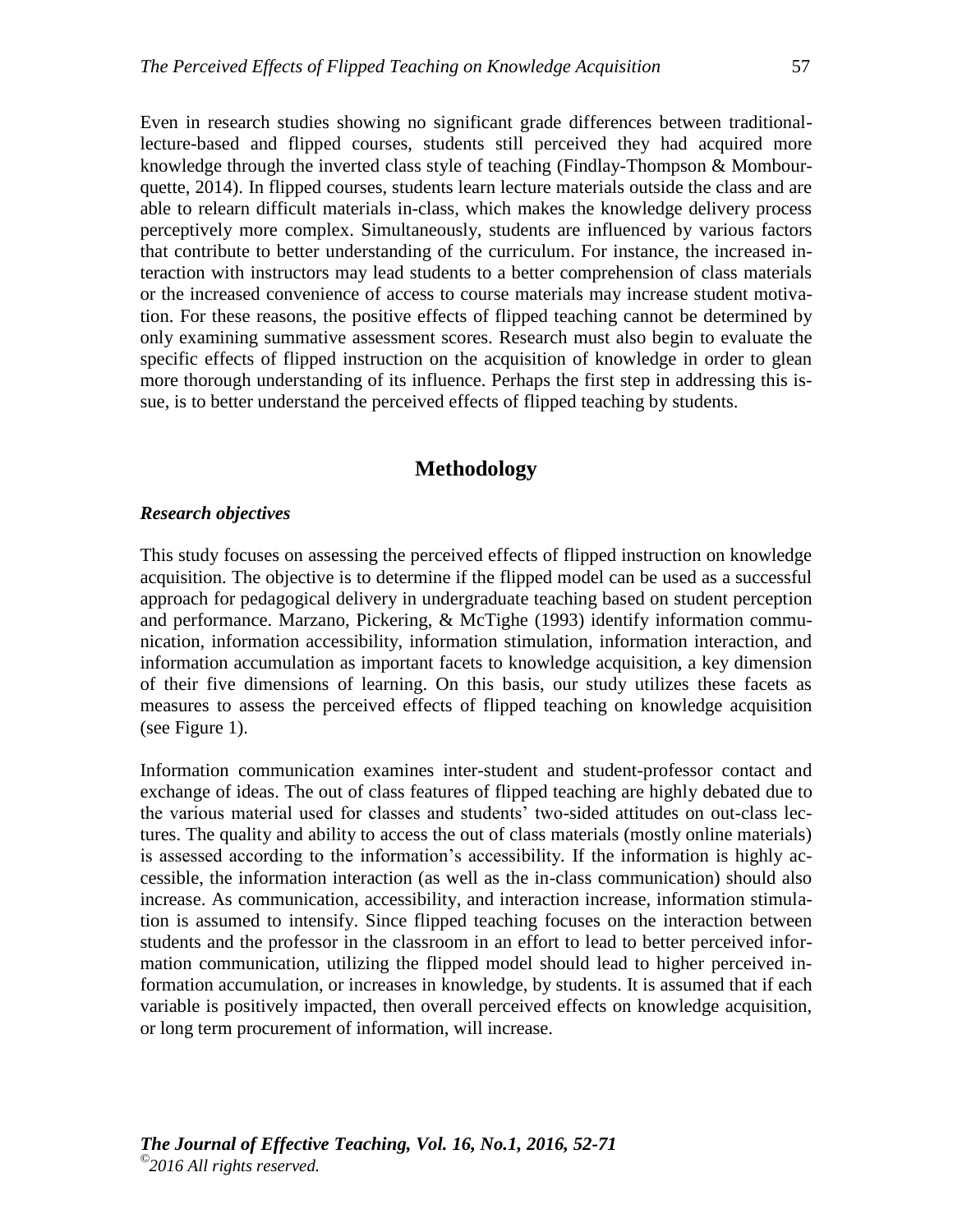# **Figure 1. Conceptual Model of Measures Utilized to assess the effects of Flipped Teaching on Knowledge Acquisition.**



#### *Course context*

Recent pedagogical research in undergraduate design teaching has concentrated primarily on approaches to studio based instruction, examining elements such as service learning (Doble & King, 2011), interdisciplinarity (Kondolf, Mozingo, Kullmann, McBride, & Anderson, 2013) and participatory based approaches (Hester, 2012). Simultaneously, the paradigm shift from an emphasis in STEM (Science, Technology, Engineering, and Mathematics) based education to STEAM (Science, Technology, Engineering, Arts and Mathematics) education has placed importance on creativity alongside math and science in higher education (Park & Ko, 2012; Kim & Park, 2012). A course with 183 students enrolled covering the History of Landscape Architecture was utilized to carry out this study. The course is a general introduction to the history of human settlement and landscape design/planning, from prehistory to the nineteenth century, primarily outside of North America. Global examples of renowned landscapes are introduced in class and discussed in reference to their historical development and discussed in regards to their particular cultural and philosophical contexts. The methods employed through course inversion were exercises involving mixed-media and interactive online learning modules with built-in formative questioning.

Six of the fifteen week course operationalized flipped instructional delivery. During flipped sections, students were assigned to (1) individually complete online lecture modules, (2) answer the embedded questions about the materials covered and (3) prepare two discussion questions prior to each class for in-class dialogue, clarification, and to facilitate interaction for formative assessment purposes. Of the twelve topics covered in the course, every two topics were summative in-class quizzes were distributed (six total) and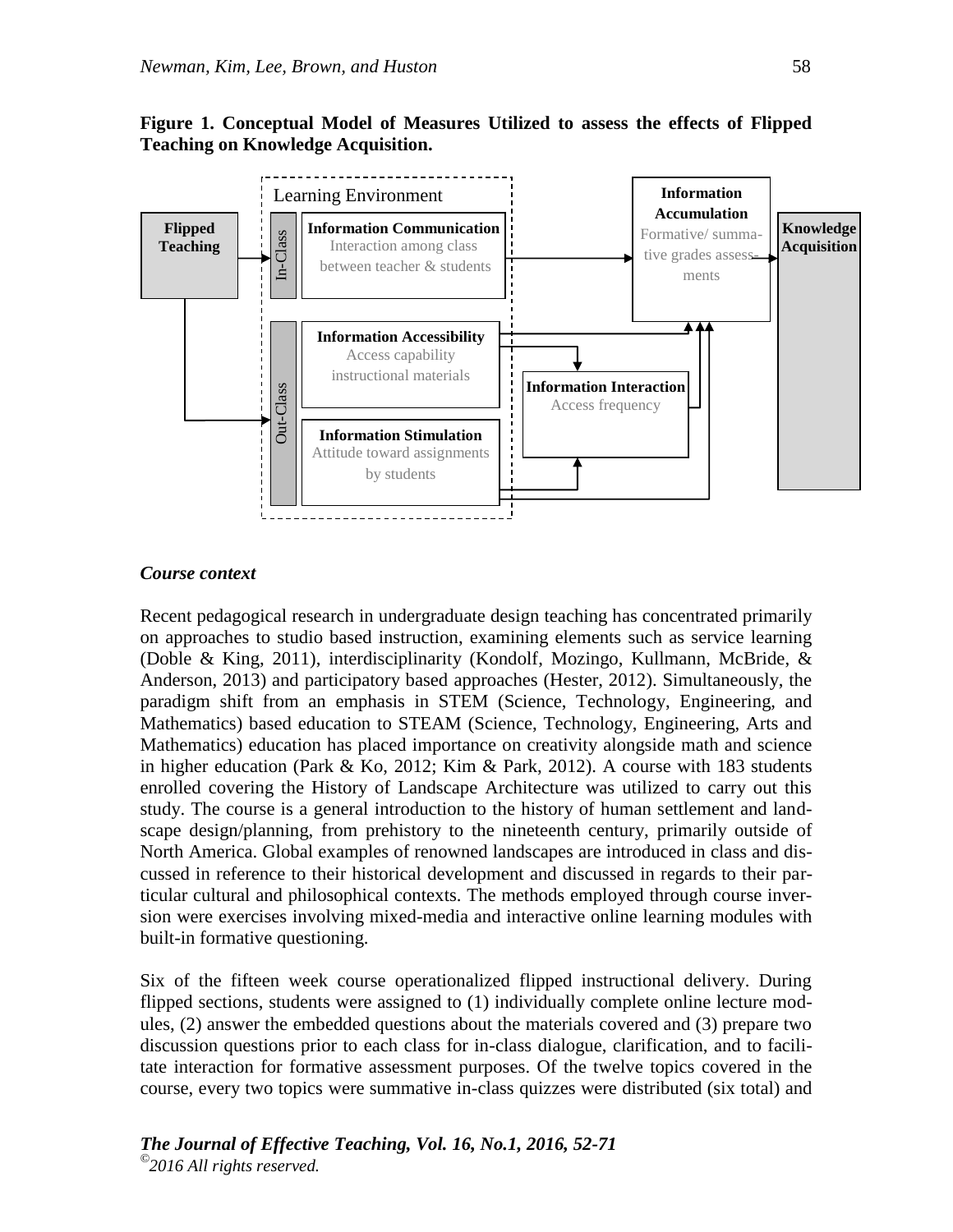every three topics summative online tests were distributed (four total). The lecture modules were developed as interactive instructional delivery vehicles with formative assessment questions built into them to be completed outside of class. A point value for correct answers were given and grades calculated based on performance for each module. A survey was conducted at the end of the semester in an attempt to gauge the perceived effectiveness of the flipped teaching method.

All interactive modules were developed as SCORM (Shared Content Object Repository Model) learning objects. SCORM objects record the history of a student's interactions with the object, and are capable of automatically grading objective questions (such as multiple choice, drag and drop or true-false) and report resulting grades to learning management systems (LMS). The multimedia designers used Articulate Storyline to develop the modules, each which contained downloadable key terms, audio, images, video, assessment questions, and closed captioning. The university the course was taught at recently adopted Blackboard as its LMS, so all modules were uploaded to a Blackboard classroom and all grades were stored in the Blackboard Grade Center through the eCampus platform. The eCampus platform is an online learning management system for storing and organizing course materials. It houses Blackboard and other software all in one arena and allows for student interaction with course materials. Other analytic data, including student responses for formative module questions and the number of times students accessed the modules, were also recorded in eCampus. A combination of lecture modules, PDFs of the lectures, online cinematic screenings, YouTube videos, and onechapter readings per lecture module were all assembled as accessible information through eCampus. Student performance in class was analyzed through the combination of tests, quizzes, discussion forum/question postings and module scores. Quizzes were taken in class using iClickers to compare students' performance on topics covered while four summative tests were taken out of class online at designated times.

#### *Surveyance and analysis*

The survey had a 100% response rate and consisted of 28 questions. Self-selection bias was examined in the survey through asking students if they had known about eCampus use in the course before it began. Over 84.2% were not aware of the high utility of eCampus when they registered for the class. Of the 183 students registered in the course, there were close proportions of each gender (female: 41.0%, male: 59.0%). Students were evenly distributed in terms of their background with the course harboring 32 different majors (see Table 1). Over 60% of the students had not used eCampus prior to the course (due to the University's recent adoption of the media), with 45.9% of students responding they had previous experience with online courses.

Each survey was taken individually, using Qualtrics online survey software. Students were assured their responses were recorded anonymously. Among the responses, 81.4% of students answered they had used the modules according to the specific instructions provided prior to class by the instructor, increasing the reliability of results.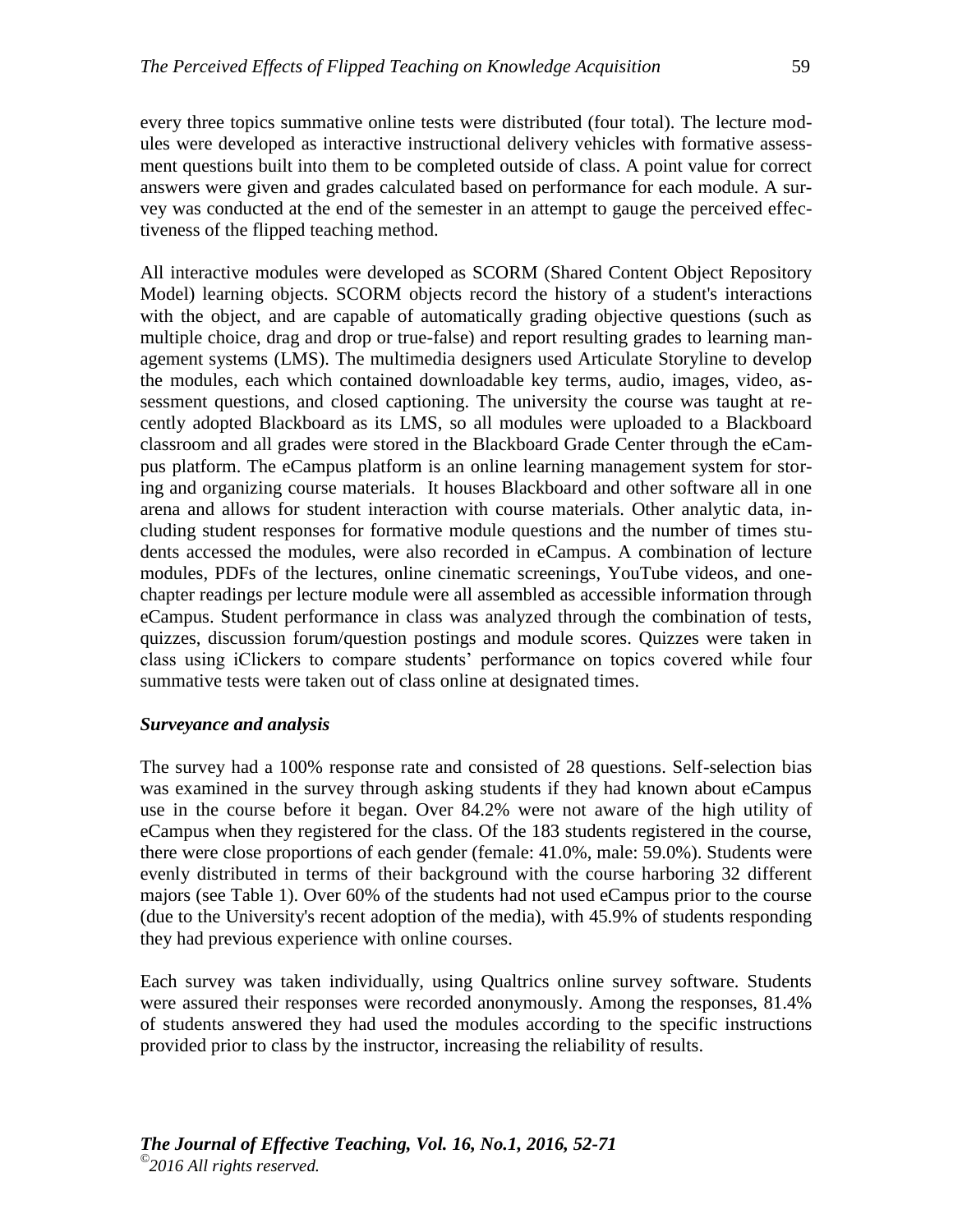The survey instrument was categorized to gather information on students' (1) background, (2) perceived learning experience in the course, (3) preferences for course materials and assessment tools utilized in the course, and (4) overall experiences with the flipped method. The sections on learning experience and preferences for course materials and assessment tools utilized in the course were set up on a Likert scale (1-5) and the overall means for each question were calculated. A higher score indicated the tool or materials were more helpful to learning while a lower score indicated the inverse. Descriptive statistics, one way Analysis of Variance (ANOVA) and Spearman bivariate correlation analyses were conducted to evaluate the survey feedback. Bivariate correlation was used to gauge general relationships between individual variables and ANOVA was conducted to help determine specific relationships revealed by the bivariate analysis. These statistics sought to measure if student level (e.g. freshman, sophomore, etc…), time spent on eCampus or major effected changes in grades. The time each student spent on eCampus was extracted from the Blackboard database, which collected information on time logged in and log-in amounts.

# **Results**

### *Overall preferences*

The majority of students enrolled in this course reported positive attitudes in regards to the effectiveness of flipped teaching. In fact, over 80% of students' preferred online assessment over in-class assessment and students' past experience with taking online courses was significant for their expected grade at the 0.1 level (see Table 1). This suggests that most students who had taken online based courses before, expected higher grades at the beginning of the semester than they ended up receiving.

Initially, ANOVA was used to statistically measure the difference among year levels in regards to grade change and no significant difference was found. ANOVA results on students' grades by major provided showed that the means were not all same at a .05 significance level, but failed to detect a significant difference in the post-hoc comparison (see Table 2). The post-hoc test on the ANOVA showed that the differences between student grade groups divided in to A and C, and between group B and C were significantly different ( $p < .05$ ), while the differences of other groups were not. This indicates that students receiving a grade of A or B spent more time on eCampus than the students who received a C, showing a positive influence of time spent on eCampus on students' final grades (see Table 3).

#### *Information communication*

Flipping lecture sessions did not appear to have much perceived influence on increasing communication between students (see Table 4). Among students surveyed, 59 students (33.2%) disagreed and 48 students (26.3%) agreed there were greater opportunities to communicate with other students using the flipped model. The ability to increase studentprofessor interaction seemed to increase using the flipped model while inter-student interaction showed little to no increase. Survey results confirm over two-thirds (69%) of the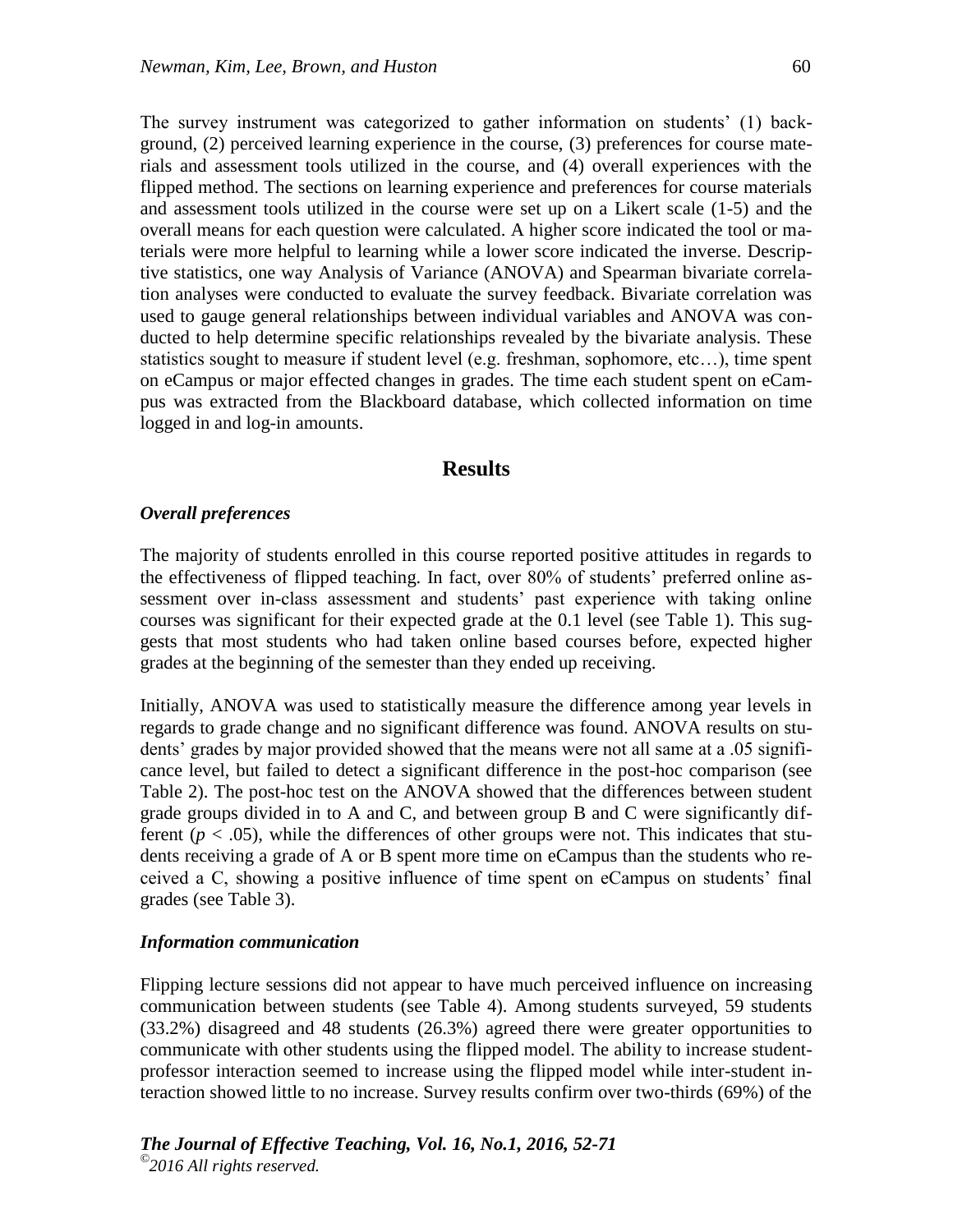|                 | Participants                                 | Unit                   | Size       | Freq. $(\%)$ |
|-----------------|----------------------------------------------|------------------------|------------|--------------|
| Gender          | Female                                       |                        | 183        | 75 (41.0%)   |
|                 | Male                                         |                        |            | 108 (59.0%)  |
|                 |                                              |                        |            |              |
| Level           | Freshman                                     |                        | 183        | 52 (28.4%)   |
|                 | Sophomore                                    |                        | 49 (26.8%) |              |
|                 | Junior                                       |                        |            | 48 (26.2%)   |
|                 | Senior and above $(5th$ year)                |                        |            | 34 (18.6%)   |
|                 |                                              |                        |            |              |
| Major           | University Studies in Architecture           |                        | 183        | 89 (47.1%)   |
|                 | Landscape Architecture                       |                        |            | 30 (15.9%)   |
|                 | <b>Construction Science</b>                  |                        |            | 18 (9.5%)    |
|                 | Environmental Design - Architectural Studies |                        |            | $11(5.8\%)$  |
|                 | Urban and Regional Planning                  |                        |            | $4(2.1\%)$   |
|                 | Other <sup>a</sup>                           |                        |            | 31 (19.6%)   |
|                 |                                              |                        |            |              |
| Blackboard      | Blackboard Acknowledge-                      | Yes                    | 183        | 75 (41.0%)   |
| Acknowledgement | ment                                         |                        |            |              |
| Prior to the    |                                              | No.                    |            | 108 (59.0%)  |
| Course          | <b>Blackboard Experience</b>                 | Yes                    | 183        | 58 (31.7%)   |
|                 |                                              | No                     |            | 125 (68.3%)  |
|                 | <b>Blackboard Usage</b>                      | Yes                    | 183        | 29 (15.8%)   |
|                 | Acknowledgement in Class                     | No                     |            | 155 (84.2%)  |
|                 | <b>Other Online Course</b>                   | Yes                    | 183        | 84 (45.9%)   |
|                 | Experience                                   |                        |            |              |
|                 |                                              | N <sub>0</sub>         |            | 99 (54.1%)   |
|                 |                                              |                        |            |              |
| Module Usage    | Module Usage as Guided <sup>b</sup>          | Yes                    | 183        | 149 (81.4%)  |
|                 |                                              | N <sub>0</sub>         |            | 34 (18.6%)   |
|                 | <b>Module Completion</b>                     | All Three              | 178        | 149 (83.7%)  |
|                 |                                              | Two                    |            | 22 (12.4%)   |
|                 |                                              | One                    |            | $5(2.8\%)$   |
|                 |                                              | None                   |            | $2(1.1\%)$   |
|                 | Discussion Participation <sup>c</sup>        | <b>Fully Completed</b> | 178        | 680 (63.7%)  |
|                 |                                              | Partially              |            | $11(1.0\%)$  |
|                 |                                              | Participated           |            |              |
|                 |                                              | Missed                 |            | 377 (35.3%)  |
|                 | Time Spent on Blackboard                     | Hour                   | 180        | 108.18       |
|                 |                                              |                        |            |              |
| Knowledge       | Grade Expected to Receive                    | A                      | 183        | 85 (46.4%)   |
| Acquisition     |                                              | $\boldsymbol{B}$       |            | 79 (43.2%)   |
|                 |                                              | $\mathcal{C}$          |            | $17(9.3\%)$  |
|                 |                                              | D                      |            | $2(1.1\%)$   |

# **Table 1. Description of Survey Participants.**

Data Source: eCampus platform (Module Completion, Discussion Participation, Time Spent on Blackboard, and Grade) Self-reported survey (Gender, Level, Major, Blackboard acknowledgment prior to the course, Module usage as guided, and Grade expected to receive)

<sup>a</sup> Other non-related majors are categorized into one group.

<sup>b</sup> A likert-scale question ("I did no t use the module before class, although I was supposed to") was converted. Yes = Strongly disagree, Disagree, and Neither agree nor disagree, No = Strongly agree and agree

<sup>c</sup> Students were assigned to complete 6 discussion boards (total 1068 responses).

# *The Journal of Effective Teaching, Vol. 16, No.1, 2016, 52-71*

*© 2016 All rights reserved.*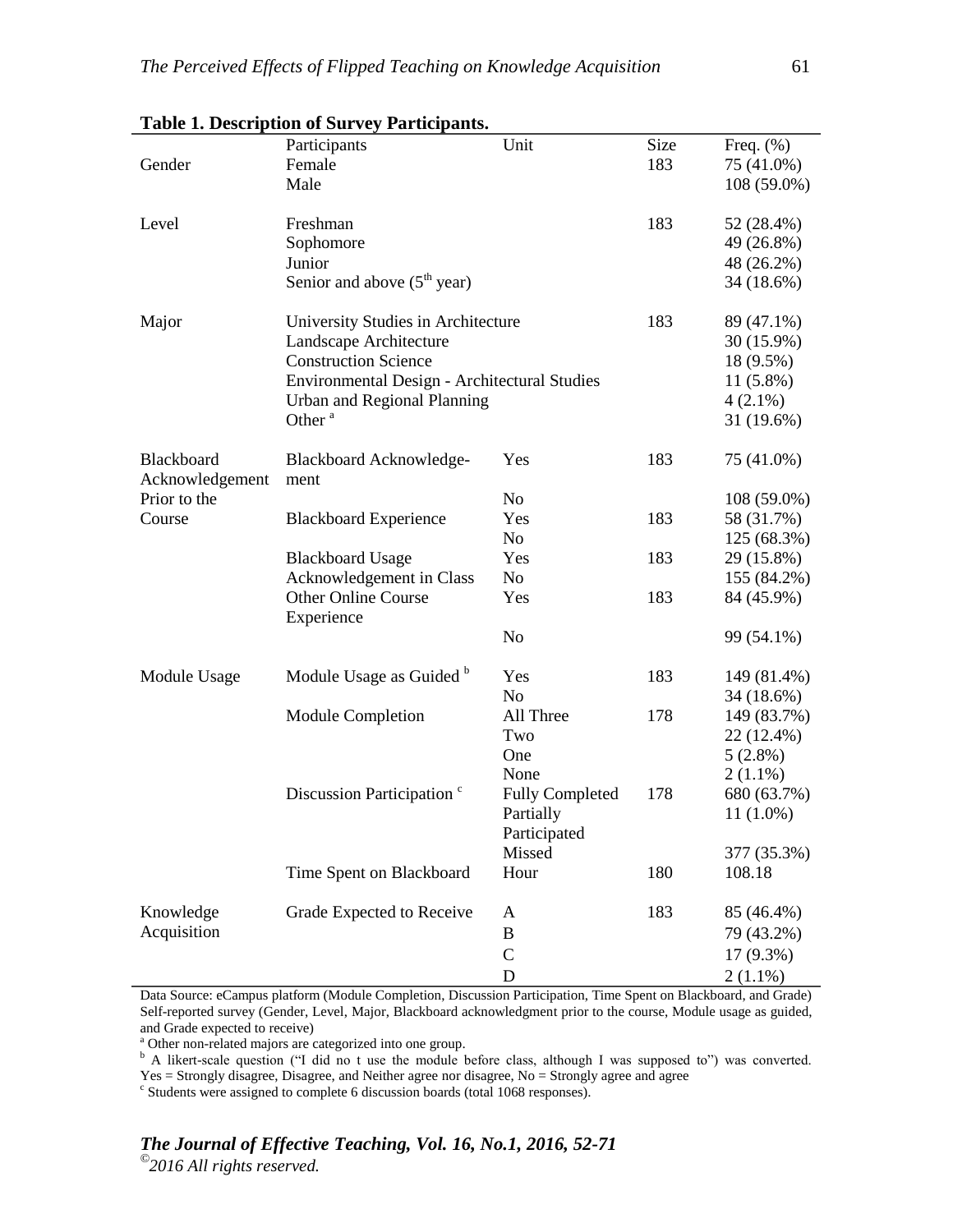| Varia- | Year     |          |          |          | <b>ANOVA</b> | Maior        |             |          | <b>ANOVA</b> |
|--------|----------|----------|----------|----------|--------------|--------------|-------------|----------|--------------|
| ble    | Fresh.   | Soph.    | Junior   | Senior   |              | Architecture | <b>USAR</b> | Other    |              |
|        | $(N=55)$ | $(N=59)$ | $(N=35)$ | $(N=31)$ |              | $(N=35)$     | $(N=107)$   | $(N=38)$ |              |
| Grades | 2.8      | 2.73     | 2.65     | 2.71     | $F = 0.12$   | 3.03         | 2.56        | 2.95     | $F = 3.31$   |
|        |          | $+$      |          |          | $P=0.9459$   | $+$          |             |          | $P=0.0387$ * |
|        | 1.22     | .98      | 1.08     | l.22     |              | .78          | 1.17        | 1.14     |              |

# **Table 2. Students' Grades by Enrolled Year and Major.** a

<sup>a</sup> Students' majors are grouped into three based on the relevance of the lecture topic

 $b$  4=A, 3=B, 2=C, 1=D, 0=F

\* significant at the 0.05 level.

| Variable           | Mean $\pm$ SD |           | <b>ANOVA</b> | Comparison |          |                |                   |
|--------------------|---------------|-----------|--------------|------------|----------|----------------|-------------------|
|                    | $A(N=49)$     | $B(N=69)$ | $C(N=36)$    | $D(N=17)$  | $F(N=9)$ |                | Group             |
| Time               | 124.76        | 121.16    | 81.15        | 82.78      | 74.49    | $F=6.00$       | A Vs B            |
| Spent              | 土             | 土         | 土            | 土          | $\pm$    | $P = 0.000$ ** | A Vs $C^{**}$     |
| on                 | 57.59         | 62.67     | 41.69        | 34.34      | 53.56    |                | A Vs D            |
| Black-             |               |           |              |            |          |                | A Vs F            |
| board <sup>a</sup> |               |           |              |            |          |                | $B Vs C**$        |
|                    |               |           |              |            |          |                | B Vs D            |
|                    |               |           |              |            |          |                | B Vs F            |
|                    |               |           |              |            |          |                | $C$ Vs $D$        |
|                    |               |           |              |            |          |                | C <sub>VS</sub> F |
|                    |               |           |              |            |          |                | D Vs F            |

## **Table 3. Students' Time Spent on Blackboard by Grade Groups.**

<sup>a</sup> Time each student spent on Blackboard was recorded on the eCampus platform. Unit=Hour

Grade Groups are typical final grades for the course (A,B, C,D, or F)

\*\* Correlation is significant at the 0.05 level.

students believed the instructional delivery method did not limit their interaction with the professor. Flipped teaching could not, however, necessarily be shown to be a more engaging style of teaching than the traditional classroom with 47.0% of the total students agreeing that flipped teaching was more engaging and only 20.2% disagreeing. *Information accessibility* 

Information delivered by traditional teaching methods such as in-class PowerPoint delivery was positively reviewed by 61.6% students (see Table 4). Only 2.2% of students thought the in-class PowerPoint lectures were irrelevant to the course while 88.5% confirmed their usefulness. In the same context, 6.5% of students believed the in-class cinematic screenings to be irrelevant while a majority 62.9% of students thought them to be helpful. Simultaneously, information delivered by flipped teaching methods such as online modules and in-class question feedback were considered helpful by 78.7% of the students, over 15% higher than the traditional method review (see Table 4). Assigned readings were considered relatively less helpful by students. Course materials appeared to be viewed easily by most students in a multitude of environments. A majority of the stu-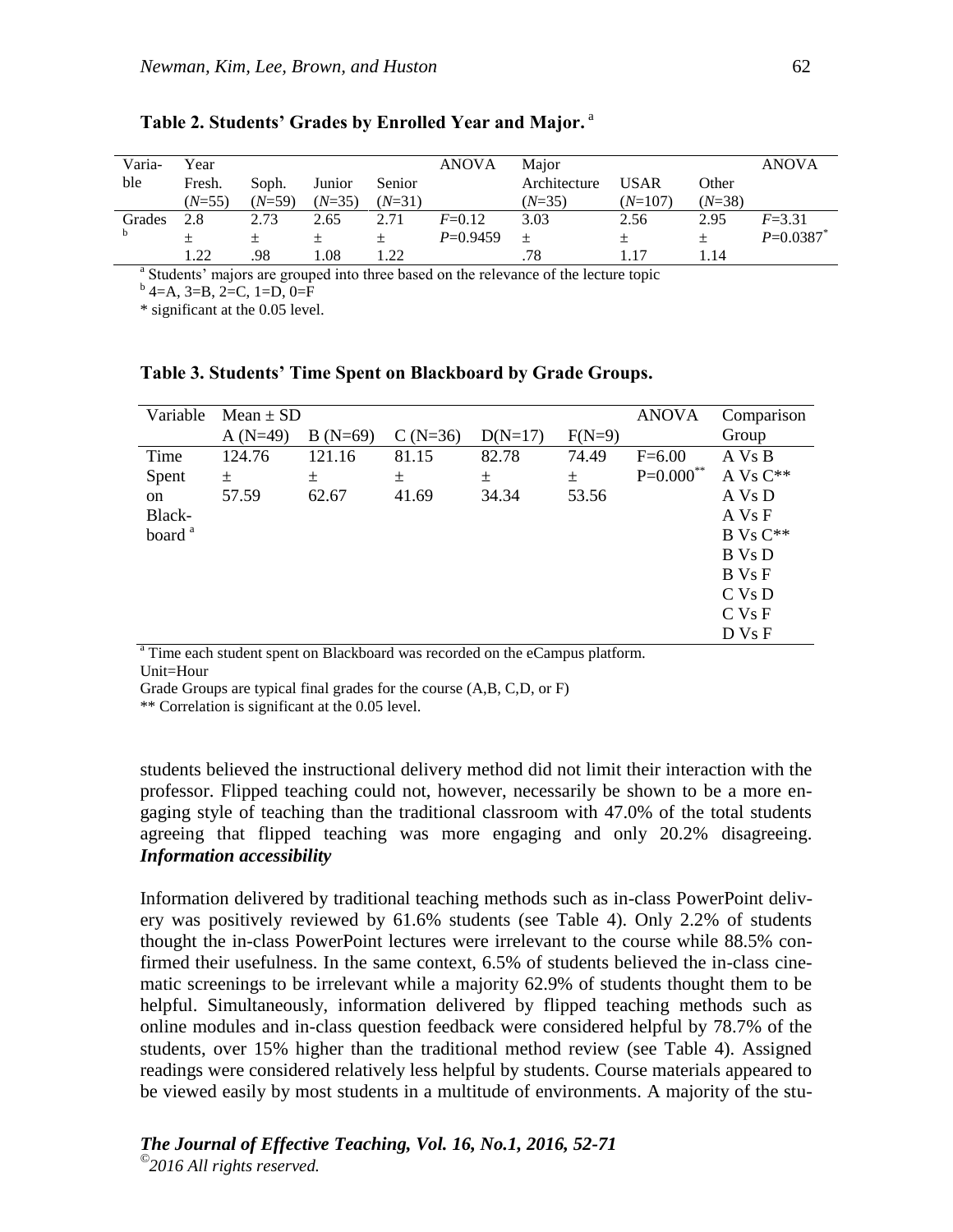dents attempted flipped materials at their homes (89.6%) with some taking them in more public areas such as libraries or study halls due to the support of existing technical equipment in these locations (see Table 5).

While the utilized materials were rated helpful overall and accessibility appeared to be a minor issue, technical problems can be a major obstacle to flipped teaching (Straumsheim, 2013). Around 14% of students reported internet connection was a primary problem with 7% experiencing glitches when interacting with the modules. These issues resulted in students having to re-take modules which may have been submitted early due primarily to internet connection and/or web browser incompatibilities. The issues were typically based on software compatibility, not user error. Unlike the common concerns of technical accessibility, only 2.2% reported unfamiliarity with the software utilized in the flipped assignments (see Table 5).

| Question                |                          | Irrelevant Not |                  |           | Neutral SomewhatVery             |            | Mean |
|-------------------------|--------------------------|----------------|------------------|-----------|----------------------------------|------------|------|
|                         |                          |                | to learn-helpful |           | helpful                          | helpful    |      |
|                         |                          | ing            |                  |           |                                  |            |      |
| <b>Course Materials</b> |                          |                |                  |           |                                  |            |      |
| Traditional             | In-class PowerPoint      | $\overline{2}$ | $\overline{2}$   | 17        | 65                               | 97         | 4.38 |
| Teaching                | lectures                 | $(1.1\%)$      | $(1.1\%)$        | $(9.3\%)$ | $(35.5\%)$                       | $(53.0\%)$ |      |
|                         | In-class Cinematic       | 1              | 11               | 56        | 68                               | 47         | 3.81 |
|                         | screenings               | $(0.5\%)$      | $(6.0\%)$        |           | $(30.6\%) (37.2\%)$              | $(25.7\%)$ |      |
|                         | Readings                 | 10             | 23               | 89        | 41                               | 20         | 3.21 |
|                         |                          | $(5.5\%)$      |                  |           | $(12.6\%) (48.6\%) (22.4\%)$     | $(10.9\%)$ |      |
| Flipped                 | In-class questioning     | $\overline{2}$ | $\overline{3}$   | 24        | 66                               | 88         | 4.28 |
| Teaching                | and feedback using       | $(1.1\%)$      |                  |           | $(1.6\%)$ $(13.1\%)$ $(36.1\%)$  | $(48.1\%)$ |      |
|                         | PowerPoint slides        |                |                  |           |                                  |            |      |
|                         | <b>Blackboard online</b> | $\overline{2}$ | 5                | 30        | 71                               | 75         | 4.16 |
|                         | modules                  | $(1.1\%)$      | $(2.7\%)$        |           | $(16.4\%) (38.8\%)$              | $(41.0\%)$ |      |
|                         | Flipped course           | 6              | 11               | 34        | 72                               | 60         | 3.92 |
|                         | discussion               | (3.3%)         | $(6.0\%)$        |           | $(18.6\%) (39.3\%)$              | $(32.8\%)$ |      |
| Other                   | Help from the            | 2              | 1                | 76        | 46                               | 58         | 3.86 |
|                         | instructors after class  | $(1.1\%)$      | $(0.5\%)$        |           | $(41.5\%) (25.2\%)$              | (31.7%)    |      |
|                         | YouTube videos           | 4              | 14               | 56        | 76                               | 33         | 3.66 |
|                         |                          | $(2.2\%)$      | $(7.7\%)$        |           | $(30.6\%) (41.5\%)$              | $(18.0\%)$ |      |
| <b>Assessment Tools</b> |                          |                |                  |           |                                  |            |      |
| Traditional             | Online exams             | 3              | $\Omega$         | 13        | 56                               | 111        | 4.49 |
| Teaching                |                          | $(1.7\%)$      | $(0.0\%)$        | $(7.1\%)$ | $(30.6\%)$                       | $(60.7\%)$ |      |
|                         | Quizzes                  | 6              | 5                | 28        | 79                               | 65         | 4.05 |
|                         |                          | (3.3%)         | $(2.7\%)$        |           | $(15.3\%) (43.2\%)$              | $(35.5\%)$ |      |
| Flipped                 | Blackboard test your     | 2              | 1                | 22        | 82                               | 76         | 4.25 |
| Teaching                | knowledge modules        | $(1.1\%)$      | $(0.5\%)$        |           | $(12.0\%) (44.8\%)$              | $(41.6\%)$ |      |
|                         | Flipped course           | 5              | 5                | 23        | 82                               | 68         | 4.11 |
|                         | questions                | $(2.7\%)$      | $(2.7\%)$        |           | $(12.6\%) (44.8\%)$              | $(37.2\%)$ |      |
|                         | Discussion forums        | 5              | 20               | 79        | 43                               | 36         | 3.46 |
|                         |                          | (2.7%)         |                  |           | $(10.9\%)$ $(43.2\%)$ $(23.5\%)$ | (19.7%)    |      |

**Table 4. Course Materials and Assessment Tools Perceived Effectiveness.**

Cell entries represent the frequency (proportion) of respondents

### *The Journal of Effective Teaching, Vol. 16, No.1, 2016, 52-71*

*© 2016 All rights reserved.*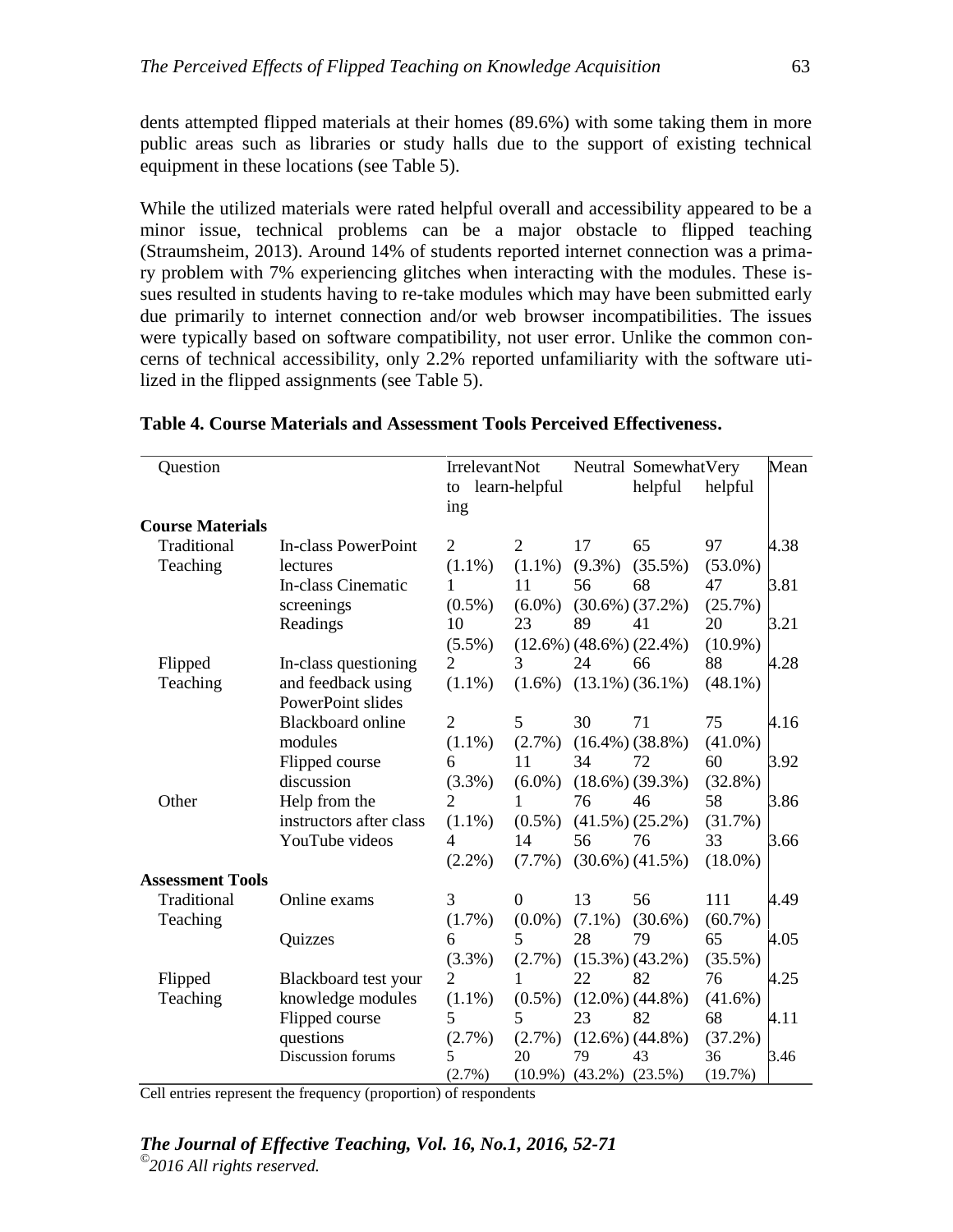| Question                       | Response                                     | Freq. $(\%)$ |
|--------------------------------|----------------------------------------------|--------------|
| Reason why "flipped"           | I had internet connection problems           | 26 (14.2%)   |
| assignments were not           | There were glitches in the interface         | $12(6.6\%)$  |
| completed on time              | I was unfamiliar with the software used      | $4(2.2\%)$   |
| Place Flipped Course           | At home/your room                            | 164 (89.6%)  |
| was taken                      | In library                                   | $11(6.0\%)$  |
|                                | In a designated study area (i.e. Study Hall) | $4(2.2\%)$   |
|                                | Other                                        | $4(2.2\%)$   |
| <b>Average Stopping Time</b>   | <b>Never</b>                                 | $11(6.0\%)$  |
| of Flipped Course              | Once                                         | 34 (18.6%)   |
| Material                       | 2-4 Times                                    | 81 (44.3%)   |
|                                | 5-7 Times                                    | 31 (16.9%)   |
|                                | More than 7 times                            | 26 (14.2%)   |
|                                |                                              |              |
| Reason why "flipped"           | I completed all assignments on time          | 84 (45.9%)   |
| assignments were not           | The length of the materials covered was      | 16(8.7%)     |
| completed on time              | too long to hold my attention                |              |
|                                | I forgot/was unaware of the deadlines        | 28 (15.3%)   |
|                                |                                              |              |
| Average View Time of           | Never                                        | $2(1.1\%)$   |
| <b>Flipped Course Material</b> | Once                                         | 53 (29.6%)   |
|                                | 2-3 times                                    | 100 (55.9%)  |
|                                | More than 3 times                            | 24 (13.4%)   |
| Satisfaction with the way      | Yes                                          | 173 (94.5%)  |
|                                |                                              |              |
| the course was delivered       | N <sub>o</sub>                               | $10(5.5\%)$  |

#### **Table 5. Individual Experiences of Flipped Course Materials.**

## *Information stimulation*

For students who completed the flipped course assignments on time, the self-paced approach slightly increased stimulation. Flipped teaching was primarily helpful for those students seeking courses which allow them to learn at their own pace. A majority of the students (55.2%) agreed motivation to learn in the flipped classroom increased and 84.7% enjoyed the self-pacing capabilities of the flipped material. However, 12.6% did appear to be de-motivated by the approach (see Table 6). Self-motivation of students was increased by the allowance of students to stop the materials when necessary and return to it at a later time. Around 75% of the students in the course stopped the flipped materials more than once with 44.3% pausing the materials between 2-4 times and only 6% continuing without stopping the material (see Table 6).

### *Information interaction*

Sixty-nine percent of the students viewed the flipped material two or more times, suggesting that students accessed the information repetitiously and with relative ease. This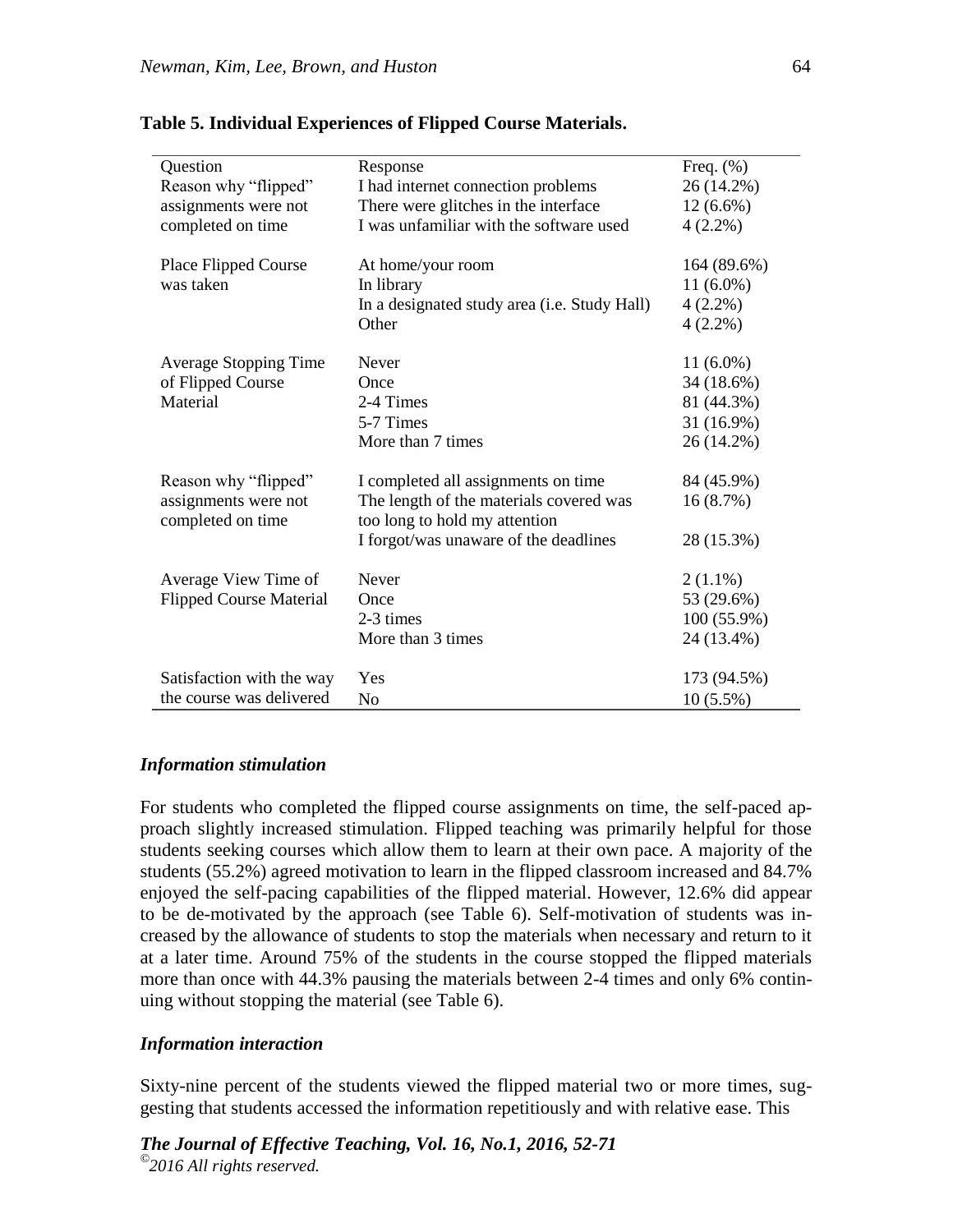| Question                            | Strongly  | Disagree       | Neither    | Agree | Strongly              | Mean |
|-------------------------------------|-----------|----------------|------------|-------|-----------------------|------|
|                                     | Disagree  |                | Agree nor  |       | Agree                 |      |
|                                     |           |                | Disagree   |       |                       |      |
| <b>Information Communication</b>    |           |                |            |       |                       |      |
| The "flipped" courses did not limit | 3         | $\overline{4}$ | 39         | 97    | 40                    | 3.91 |
| my interaction with the professor.  | $(1.6\%)$ | $(2.2\%)$      | (21.3%)    |       | $(53.0\%)$ $(21.9\%)$ |      |
| The "flipped classroom" is more     | 7         | 30             | 60         | 55    | 31                    | 3.40 |
| engaging than the traditional       | $(3.8\%)$ | $(16.4\%)$     | $(32.8\%)$ |       | $(30.1\%)$ $(16.9\%)$ |      |
| classroom.                          |           |                |            |       |                       |      |
| The "flipped classroom" allows      | 9         | 50             | 76         | 32    | 16                    | 2.98 |
| me greater opportunities to         | $(4.9\%)$ | (27.3%)        | $(41.5\%)$ |       | $(17.5\%)$ $(8.8\%)$  |      |
| communicate with other students.    |           |                |            |       |                       |      |
| <b>Information Accessibility</b>    |           |                |            |       |                       |      |
| I like the ability to self-pace my  | $\Omega$  | 6              | 22         | 74    | 81                    | 4.26 |
| learning with "flipped courses".    | $(0.0\%)$ | $(3.3\%)$      | $(12.0\%)$ |       | $(40.4\%)$ $(44.3\%)$ |      |
| I am more motivated to learn in     | 4         | 19             | 59         | 57    | 44                    | 3.64 |
| the "flipped classroom".            | $(2.2\%)$ | $(10.4\%)$     | $(32.2\%)$ |       | $(31.1\%)$ $(24.1\%)$ |      |
| <b>Information Accumulation</b>     |           |                |            |       |                       |      |
| Overall, "flipped classroom"        |           |                |            |       |                       |      |
| enhanced my learning in this        | 1         | 3              | 34         | 83    | 62                    |      |
| course.                             | $(0.5\%)$ | $(1.6\%)$      | $(18.6\%)$ |       | $(45.4\%)$ $(33.9\%)$ | 4.10 |
| The "flipped classroom" improved    |           |                |            |       |                       |      |
| my learning about the history of    | 1         | 8              | 32         | 93    | 49                    |      |
| landscape architecture.             | $(0.5\%)$ | $(4.4\%)$      | (17.5%)    |       | $(50.8\%)$ $(26.8\%)$ | 3.99 |
| I wish more instructors used the    |           |                |            |       |                       |      |
| "flipped or inverted classroom"     | 6         | 13             | 28         | 79    | 57                    |      |
| model.                              | $(3.3\%)$ | $(7.1\%)$      | $(15.3\%)$ |       | $(43.2\%)$ $(31.1\%)$ | 3.92 |

|  |  |  |  |  |  | Table 6. Survey Results on the Learning Experience of Flipped Teaching. |  |  |  |
|--|--|--|--|--|--|-------------------------------------------------------------------------|--|--|--|
|--|--|--|--|--|--|-------------------------------------------------------------------------|--|--|--|

Cell entries represent the frequency (proportion) of respondents

suggests that, for the most part, students were able to interact with the information as needed. Simultaneously, 94.5% of the students said they were satisfied with the way the course was delivered (see Table 6) indicating not only that material accessibility was a minor issue, but interaction with the information available was frequent and enjoyable. Positive attitudes toward course materials and quality and interactivity of the materials utilized helped reinforce information interaction.

Statistically, interaction with course information was shown to be positively influential towards perceived knowledge acquisition. A Spearman bivariate correlation and one-way ANOVA were conducted to statistically measure this relationship, examining data on time students' spent on eCampus and actual grades. The Spearman bivariate correlation between students' grades (A, B, C, D, or F) and time spent (in hours) on eCampus indicated the degree to which students who utilized eCampus more are were likely to get a higher grade. Results showed that changes in time spent on eCampus were positively correlated with changes in final grades  $(r(180) = .319, p < .001)$  (see Table 7). Specifically, students who received an A or B spent more than 120 hours on average on eCampus whereas students who received a C or D spent only around 80 hours. The one-way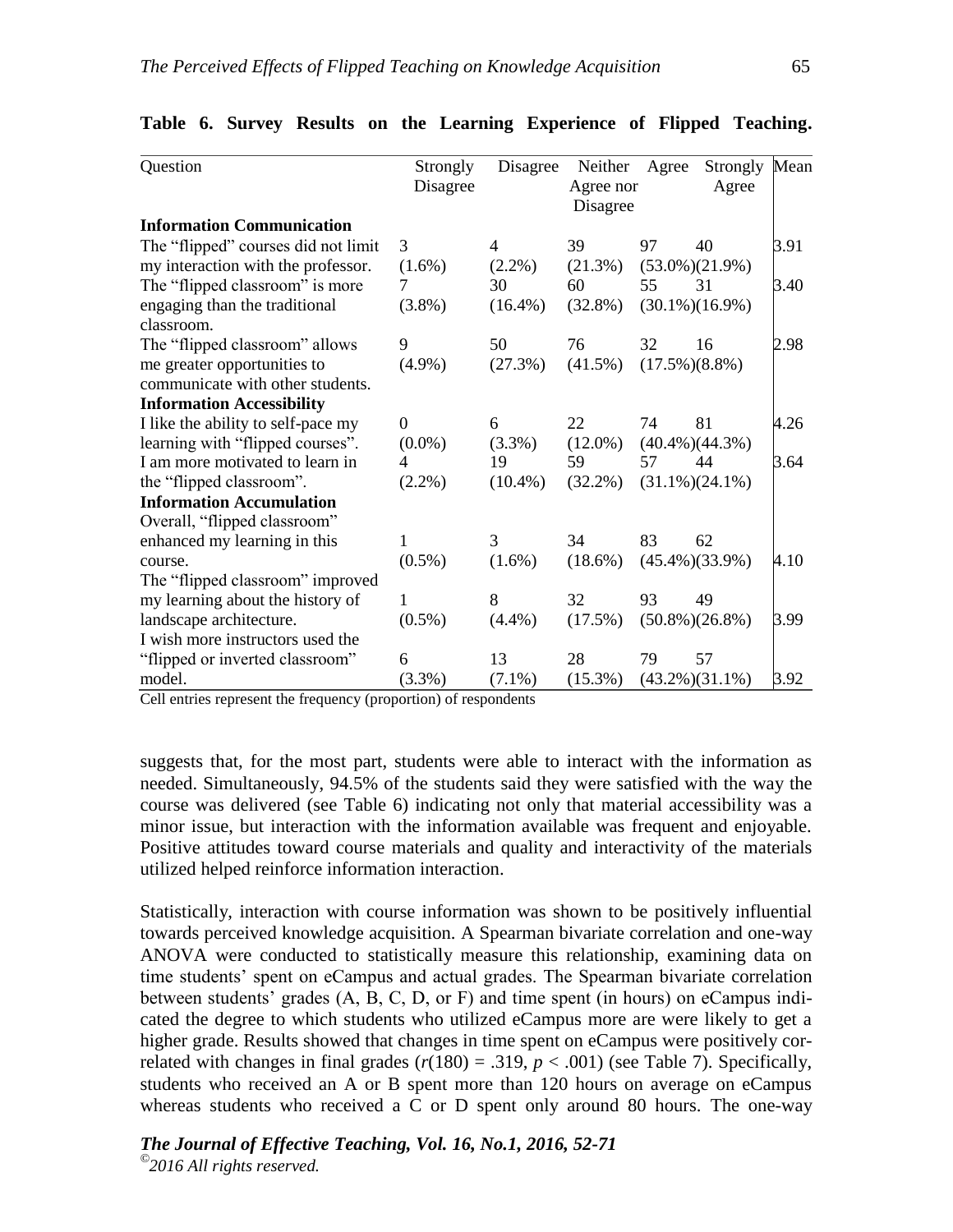ANOVA was results signified that not all grade groups had the same average time spent on eCampus at a .01 significance level.

#### *Information accumulation*

Assessment tools of flipped teaching were compared with traditional assessment tools for comparison of impact. Although many students considered online exams more helpful than other tools utilized in the course, the tools associated with flipped teaching were all considered highly beneficial, with a mean rating of 4.25 for module questioning and 4.11 for in-class formative questioning (see Table 4). Discussion forums and question submissions appeared to be less effective with most of the incomplete assignments by students occurring on these portions. Over the entire semester, only 63.7% students completed all question pre-class posting assignments for discussion, with around 35.3% missing one or more class assignments. Only 4.9% of the students believed their learning was not improved through the flipped method (see Table 6). While the number of views of course materials was high, suggesting an elevated motivation by students, the flipped teaching model did show some issues with students meeting deadlines. More than 15% of the students missed certain due dates of assigned flipped materials, with only 45.9% completing all flipped assignments on time during the semester. Nearly 84% of students had grades for all online lecture modules with only 3.9% completing less than 50% of the entire modules.

## **Conclusions and Discussion**

This study utilized five measures to assess the perceived effects of flipped teaching on knowledge acquisition in a large lecture format undergraduate university core curriculum course. It was assumed that if a student perceived that they were learning more and were benefiting from the flipped format, they were likely to have higher levels of engagement and have a greater value of the course, leading to better performance and increased rates of persistence. Based on the survey results, information communication was considered the most positively perceived variable in class while information accessibility and information stimulation were the primary positively perceived factors outside of class. Increased accessibility and stimulation can result in increases in interaction with course materials such as lectures, readings, videos, assignments, quizzes, tests, readings, or any other course needs/innovations. An argument against this flipped teaching may be that the approach limits person to person interactivity in the classroom. However, results of this study show an increase student-professor interaction through the flipped model while inter-student interaction showed little to no perceived influence. Overall perceived effects of flipped teaching on each variable are indicated briefly in Table 7**.**

Results suggest some advantages and disadvantages to using flipped teaching. The approach's greatest advantage is that it allows students to pace themselves, be selforganizational, access information constantly with the ability to pause and rewind. Computer issues, software incompatibility, or browser connection problems can, however, cause more complications than standard homework in some cases. Such technical glitches may also result in lower scores for students. The combination of visual, auditory, and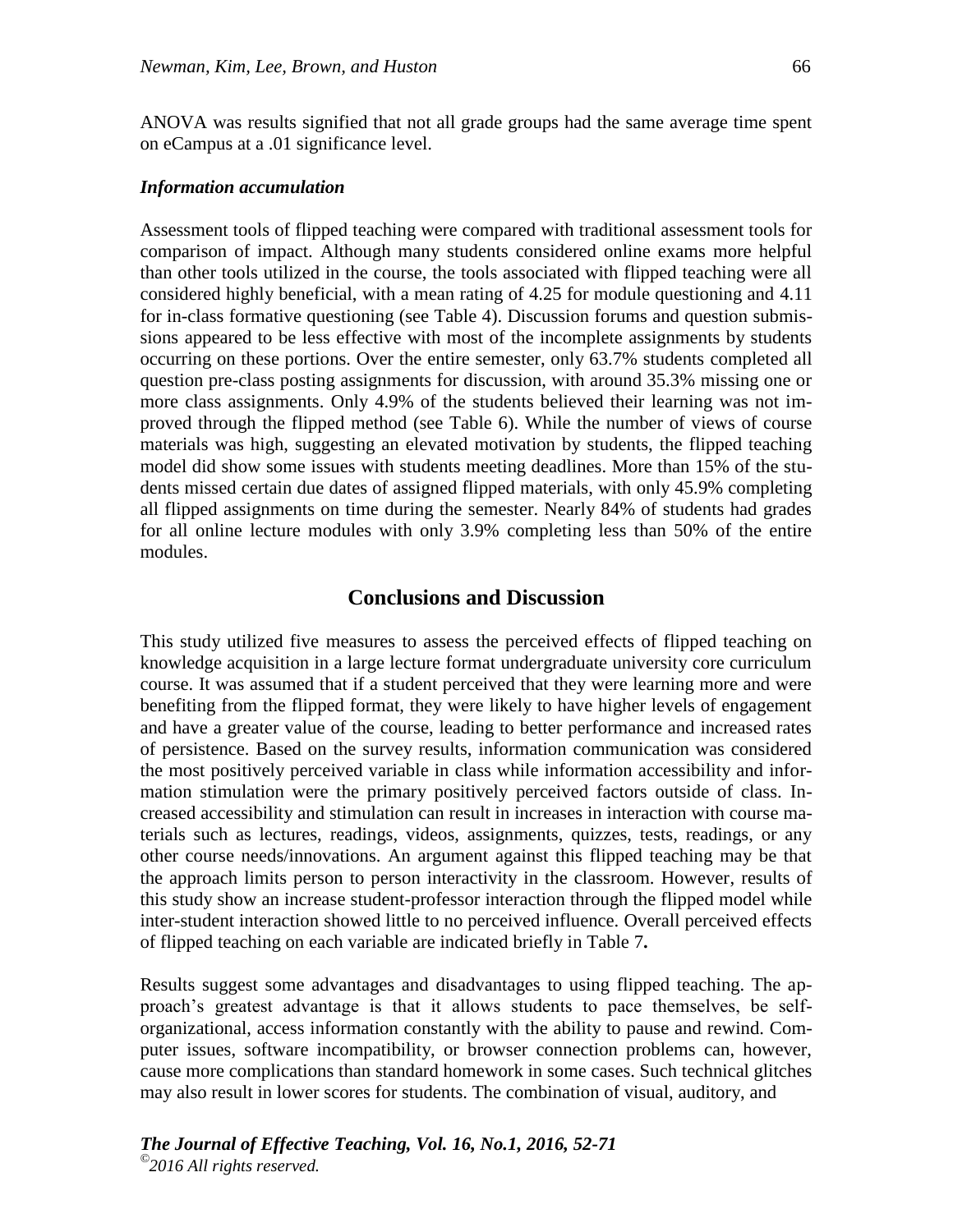|                                                                      | Information Accumulation  | the flipped classroom as a<br>for increasing knowledge<br>Most students considered<br>were considered helpful<br>Flipped teaching tools<br>positive learning<br>experience | effective with most of the<br>incomplete assignments.<br>appeared to be less<br>Discussion forums |
|----------------------------------------------------------------------|---------------------------|----------------------------------------------------------------------------------------------------------------------------------------------------------------------------|---------------------------------------------------------------------------------------------------|
| used to Measure Effects of Flipped Teaching on Knowledge Acquisition | Information Interaction   | information easily and were<br>able to interact with the<br>information as needed.<br>Students accessed the                                                                | glitches on the modules were<br>Technical problems such as<br>a major issue for students.         |
|                                                                      | Information Stimulation   | stimulation and motivation.<br>viewed easily in multiple<br>The self-paced approach<br>Class materials were<br>appeared to increase<br>environments                        | missed the deadline due to<br>Many of the students<br>the distraction and<br>unawareness.         |
|                                                                      | Information Accessibility | Flipped teaching material<br>(as well as in-class)<br>material were both<br>considered helpful.                                                                            | considered relatively less<br>helpful than other course<br>Assigned readings were<br>materials.   |
| Table 7. Summary of Variables 1                                      | Information Communication | Interaction between student<br>using the flipped model<br>and professor increased                                                                                          | Inter-student interaction<br>showed little to no<br>influence.                                    |
|                                                                      | Results<br>Survey         | Positive                                                                                                                                                                   | Negative                                                                                          |

interactive learning tools housed in a singular platform tends to increase the retention of information, encouraging in-class discussion and pre-class preparation. While interaction with instructor and classmates can be limited by the approach, the ability to ask questions in class for longer periods can alleviate related issues involved with the disadvantage. For example, if the student has done the assignment and covered the necessary materials for a particular course, that preparation will allow for specific questions to be posed during the designated time. Therefore the approach is highly dependent upon student motivation. There is also a higher potential for distractions when students view the material outside of class. The ability to be able to re-view materials can alleviate this issue somewhat, but can sometimes cause more time to be used for information review than a face-to-face class.

Statistical analyses showed that spending more time on eCampus resulted in significantly higher grade improvement when using the flipped model. Gender, major, and year level proved not to be significant factors. This suggests that the approach can be applied to multiple disciplines, fields, or majors, and is not specific to design based disciplines. The interactive modules and multiple instructional deliver methods used in the course catered to a wealth of learning styles. Thus, a new need presented by this research is for instructors to develop methods to increase student time spent on the eCampus or other platforms for classroom technology support. More interactive methods to for students to digest course materials are necessary and innovative ways to encourage connection between student's and course material are necessary.

Formative assessment tools and a mixture of differing media for instructional delivery methods proved to be the key to achieving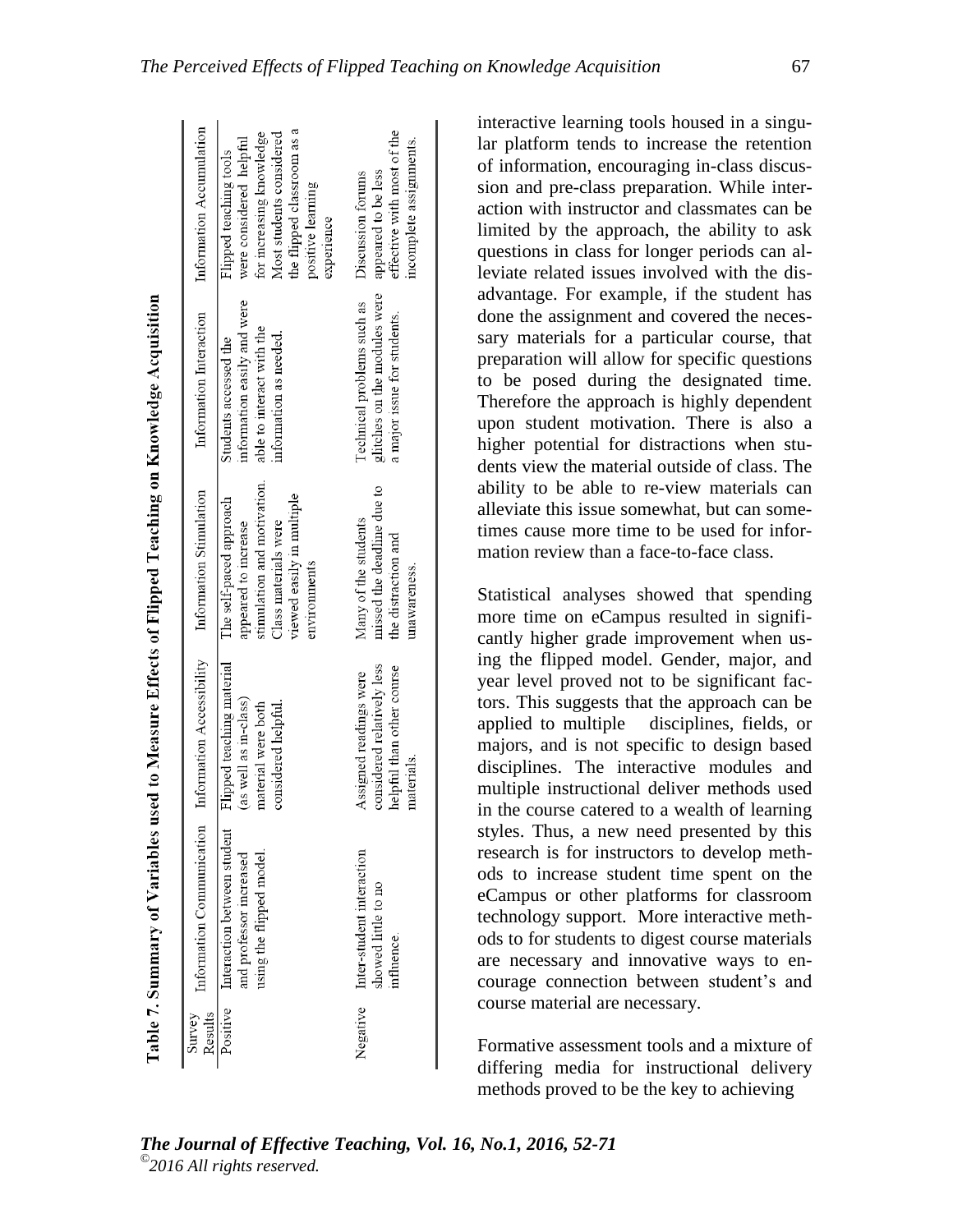an effective flipped course. Making the lectures available for studying purposes alongside the interactive modules with built in consistent formative questioning helped to increase knowledge acquisition. Issues such as internet access and web compatibility still plague the inverted method, but overall accessibility to course materials remained relatively high. The technical issues reported by students will continue as long as flipped courses utilize online or computer-based materials. This issue may become less crucial later, but it proves to be a major obstacle to acquiring knowledge and could potentially prevent a stable environment for flipped courses. Increases in internet network coverage and connection speeds will eventually eliminate many of these quandaries. However, this issue is still a limitation that requires further research. Also, flipped teaching appears to be an approach which works better for self-motivated students. The use of a multitude of numerous minor assignments, such as discussion posts or question submission assignments, can sometimes be overlooked by students who are less self-motivated.

In summary, this research creates an initial direct connection between the flipped classroom and perceived increase in student learning. The inverted approach can enhance student learning, but adherence to what the research shows when organizing a course is a salient factor in its enhancement possibilities. Student preference for online assessment over in-class assessment and the overall positive reaction to the flipped style suggests that the pedagogical shift towards the integration of online materials and hybrid courses is a necessary one. This position is reinforced through the finding that videos were preferred over readings, signifying a shift in learning styles from students.

Students of the current era are more engaged with technology than the previous generation and the hope is that education and developing technology can be used as a source to facilitate the teaching-learning process (Halili & Zainuddin, 2015). The flipped learning process makes students take responsibility for their own learning at their own pace. Still, there is much to learn about flipped instruction. First, do students learn more and retain more over the long run when taught with the flipped approach? Because this paper only looked at student learning perceptions at a given point, the question of learning and retaining information over the long run is not fully answered. While the perception of knowledge acquisition shows an increase at a single point in a single course, long-term learning requires much more comprehensive, longitudinal and comparative methods for evaluation. Second, this research did not take into account the impact of flipped learning on student-teacher interaction outside of class. Those not practicing flipped approaches make up for some of this interaction and engagement in courses with higher levels of one on one interaction, during office hours or in meetings with students. While flipped classes afford more student-instructor interaction in class, there is little research shown about student-instructor interaction outside of class. These and other avenues of exploration about the flipped method merit inquiry moving forward to adequately assess the approaches' true impact.

# **References**

Bergmann, J., & Sams, A. (2008). Remixing chemistry class. Learning and Leading with Technology, 36(4), 24-27.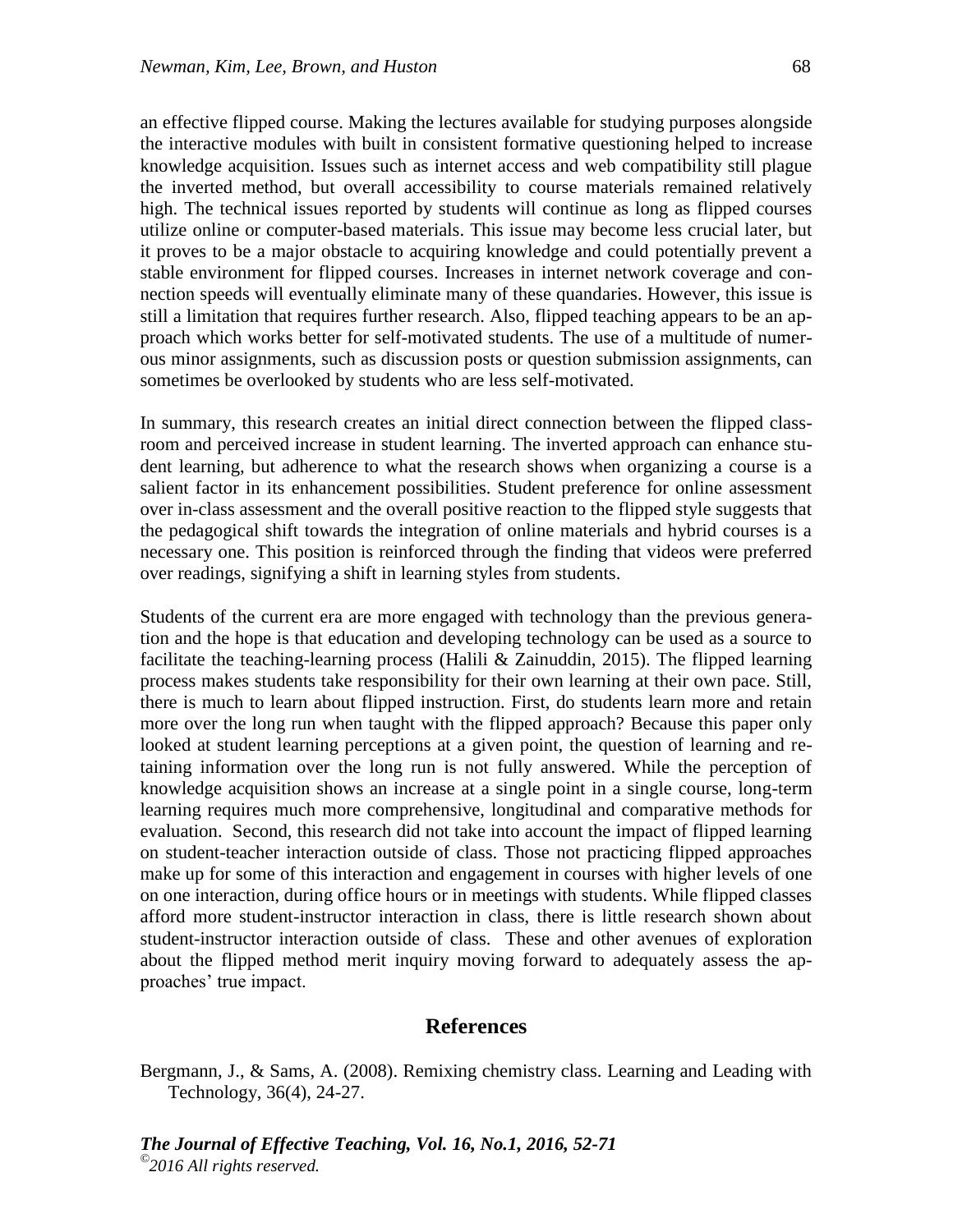- Bishop, J. L., & Verleger, M. F. (2013). *The Flipped Classroom: A Survey of the Research.* Paper presented at the ASEE National Conference Proceedings, Atlanta, GA. Retrieved from http://www.asee.org/public/conferences/20/registration/view\_session? session\_id=2008.
- Brame, C. J. (2014). Flipping the classroom. Vanderbilt University Center for Teaching. Retrieved from [http://cft.vanderbilt.edu/guides-sub-pages/flipping-the-classroom/.](http://cft.vanderbilt.edu/guides-sub-pages/flipping-the-classroom/)
- Bransford, J. D., Brown, A. L., & Cocking, R. R. (2000). *How people learn: Brain, mind, experience, and school*. Expanded edition. Washington, D.C.: National Academy Press.
- Cohen, P. A., Ebeling, B. J., & Kulik, J. A. (1981). A meta-analysis of outcome studies of visual-based instruction. *ECTJ*, *29*(1), 26-36.
- Day, J. A., & Foley, J. D. (2006). Evaluating a web lecture intervention in a human– computer interaction course. *Education, IEEE Transactions on*, *49*(4), 420-431.
- deGrazia, J. L., Falconer, J. L., Nicodemus, G., & Medlin, W. (2012). Incorporating screencasts into chemical engineering courses. In *American Society for Engineering Education*. American Society for Engineering Education.
- Doble, C., & King, M. (2011). Plural planning at multiple scales: from local communities to statewide change. *Landscape Journal*, *30*(1), 72-87.
- Driscoll, T. (2012). *Flipped Learning and Democratic Education: The Complete Report Flipped History* Retrieved from [http://www.flipped-history.com/2012/12/flipped](http://www.flipped-history.com/2012/12/flipped-learning-democratic-education.html)[learning-democratic-education.html](http://www.flipped-history.com/2012/12/flipped-learning-democratic-education.html)
- Ellis, R. A., Steed, A. F., & Applebee, A. C. (2006). Teacher conceptions of blended learning, blended teaching and associations with approaches to design. *Australasian Journal of Educational Technology*, 22(3), 312-335.
- Findlay-Thompson, S., & Mombourquette, P. (2014). Evaluation of a flipped classroom in an undergraduate business course. *Business Education & Accreditation, 6*(1).
- Fredericks, C., Rayyan, S., Teodorescu, R., Balint, T., Seaton, D., & Pritchard, D. (2013). *From Flipped to Open Instruction: The Mechanics Online Course.* Paper presented at the Sixth Conference of MIT's Learning International Network Consortium.
- Goodwin, B., & Miller, K. (2013). Research says / evidence on flipped classrooms is still coming in. *Educational Leadership*, March.
- Grant, C. (2014). First inversion: A rational for implementing the 'flipped approach' in tertiary music courses. *Australian Journal of Music Education*. Retrieved from http://www.academia.edu/4218691/First\_inversion\_A\_rational\_for\_implementing\_th e\_flipped\_approach\_in\_tertiary\_music\_courses.
- Halili, S. H., & Zainuddin, Z. (2015). Flipping the classroom: What we know and what we don't. *The Online Journal of Distance Education and e-Learning*, 3(1), 28.
- Hamdan, N., McKnight, P., McKnight, K., & Arfstrom, K. (2013). *A Review of Flipped Learning Flipped Learning Network* Retrieved from [http://www.flippedlearning.org/](http://www.flippedlearning.org/%0bcms/lib07/VA01923112/Centricity/Domain/41/LitReview_FlippedLearning.pdf) [cms/lib07/VA01923112/Centricity/Domain/41/LitReview\\_FlippedLearning.pdf](http://www.flippedlearning.org/%0bcms/lib07/VA01923112/Centricity/Domain/41/LitReview_FlippedLearning.pdf)
- Herreid, C. F., & Schiller, N. A. (2013). Case studies and the flipped classroom. *Journal of College Science Teaching, 42*(5), 62-66.
- Hester, R. T. (2012). Scoring collective creativity and legitimizing participatory design. *Landscape Journal: design, planning, and management of the land*,*31*(1), 135- 143.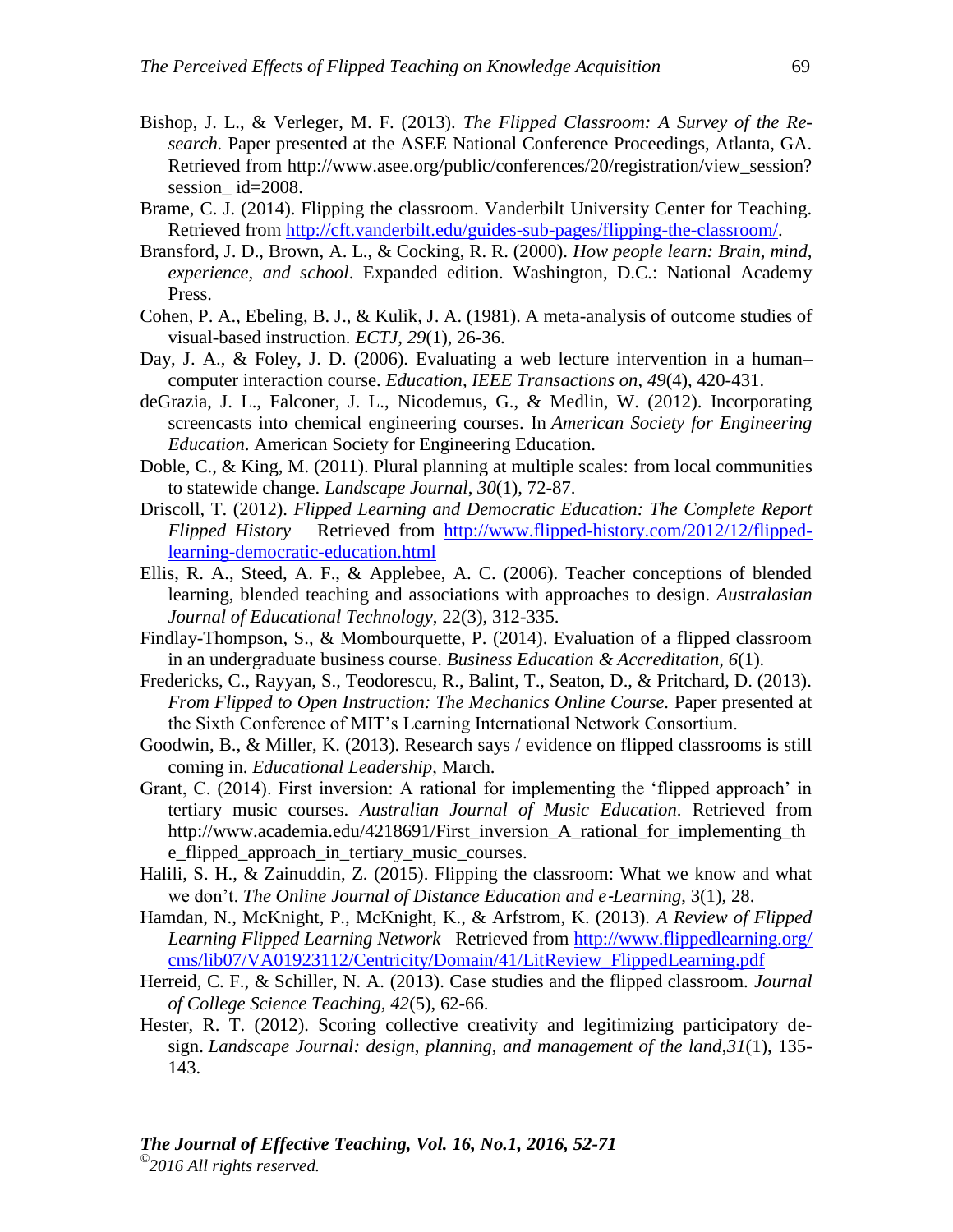- Hobbs, R. (2013). Improvisation and strategic risk-taking in informal learning with digital media literacy. *Learning, Media and Technology*, *38*(2), 182-197.
- Khan, S. (2012) Let's use video to reinvent education. TED Talks, Retrived from: [https://www.ted.com/talks/salman\\_khan\\_let\\_s\\_use\\_video\\_to\\_reinvent\\_education?lan](https://www.ted.com/talks/salman_khan_let_s_use_video_to_reinvent_education?language=en) [guage=en.](https://www.ted.com/talks/salman_khan_let_s_use_video_to_reinvent_education?language=en) Accessed October 13, 2015.
- Kim, Y., & Park, N. (2012). Development and application of STEAM teaching model based on the Rube Goldberg's invention. In *Computer science and its applications* (pp. 693-698). Springer Netherlands.
- Kondolf, G. M., Mozingo, L. A., Kullmann, K., McBride, J. R., & Anderson, S. (2013). Teaching stream restoration experiences from interdisciplinary studio instruction. *Landscape Journal*, *32*(1), 95-112.
- Lage, M. J., Platt, G. J., & Treglia, M. F. (2000). Inverting the classroom: a gateway to creating an inclusive learning environment. *The Journal of Economic Education, 31*(1), 30-43.
- Lasry, N., Dugdale, M., & Charles, E. (2014). Just in time to flip your classroom. *The Physics Teacher, 52*(1), 34.
- Love, B., Hodge, A., Grandgenett, N., & Swift, A. (2014). Student learning and perceptions in a flipped linear algebra course. *International Journal of Mathematical Education in Science and Technology, 45*(3), 317-324.
- Martin, F. G. (2012). Will massive open online courses change how we teach? *Communications of the ACM*, *55*(8), 26-28.
- Marzano, R. J., Pickering, D., & McTighe, J. (1993). *Assessing Student Outcomes: Performance Assessment Using the Dimensions of Learning Model*. Association for Supervision and Curriculum Development, 1250 N. Pitt St., Alexandria, VA.
- Mayer, R. E. (2003). The promise of multimedia learning: using the same instructional design methods across different media. *Learning and Instruction*, 13(2), 125-139.
- Mazur, E. (1991). Can we teach computers to teach. *Computers in Physics*, 5(1), 31-38.
- McLaughlin, J. E., Roth, M. T., Glatt, D. M., Gharkholonarehe, N., Davidson, C. A., Griffin, L. M., & Mumper, R. J. (2014). The flipped classroom: a course redesign to foster learning and engagement in a health professions school. *Academic Medicine, 89*(2), 236-243.
- McNeil, B. J., & Nelson, K. R. (1991). Meta-analysis of interactive video instruction: A 10 year review of achievement effects. *Journal of Computer-Based Instruction*.
- Miller, A. F. T. L. (2012). Five best practices for the flipped classroom. *flipped classroom.* from [http://www.edutopia.org/blog/flipped-classroom-best-practices-andrew](http://www.edutopia.org/blog/flipped-classroom-best-practices-andrew-miller)[miller](http://www.edutopia.org/blog/flipped-classroom-best-practices-andrew-miller)
- Moravec, M., Williams, A., Aguilar-Roca, N., & O'Dowd, D. (2010). Learn before lecture: a strategy that improves learning outcomes in a large introductory biology class. *CBE-Life Sciences Education, 9*(4), 473-481.
- Park, N., & Ko, Y. (2012). Computer education's teaching-learning methods using educational programming language based on STEAM education. In *Network and Parallel Computing* (pp. 320-327). Springer Berlin Heidelberg.
- Passey, D. (2011). Implementing learning platforms into schools: an architecture for wider involvement in learning. *Learning, Media and Technology*,*36*(4), 367-397.